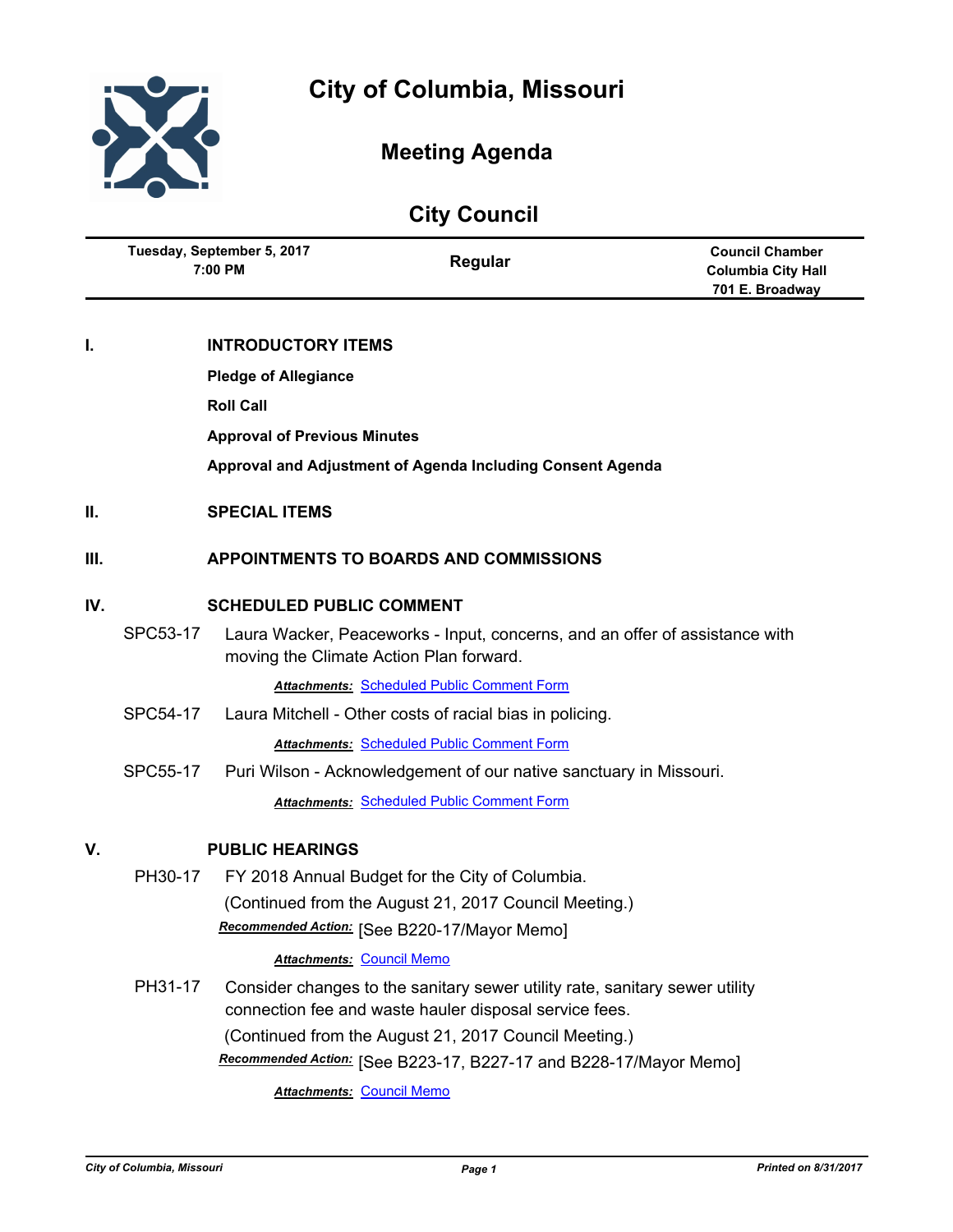| B220-17 |                                              | Adopting the FY 2018 Annual Budget for the City of Columbia.            |  |  |
|---------|----------------------------------------------|-------------------------------------------------------------------------|--|--|
|         |                                              | (Continued from the August 21, 2017 Council Meeting.)                   |  |  |
|         | Recommended Action: [Read & Hold/Mayor Memo] |                                                                         |  |  |
|         |                                              | Attachments: Amendment Sheet dated 08-29-2017                           |  |  |
|         |                                              | Supplemental - FY18 - Utilities Rate Increases                          |  |  |
|         |                                              | <b>Supplemental - FY18 - Potential Utilities Budget Reduction</b>       |  |  |
|         |                                              | Supplemental - Finance Advisory and Audit Committee Email               |  |  |
|         |                                              | Supplemental - FY 2018 City Manager Overview                            |  |  |
|         |                                              | Supplemental - Commission on Cultural Affairs Letter                    |  |  |
|         |                                              | <b>Supplemental - Community Development Commission Letter</b>           |  |  |
|         |                                              | <b>Supplemental - Convention and Visitors Advisory Board Letter</b>     |  |  |
|         |                                              | Supplemental - Human Services Commission Letter                         |  |  |
|         |                                              | <b>Supplemental - Historic Preservation Commission</b>                  |  |  |
|         |                                              | <b>Supplemental - Water and Light Advisory Board</b>                    |  |  |
|         |                                              | Supplemental - BikePed Commission Letter - Vision Zero                  |  |  |
|         |                                              | <b>Council Memo</b>                                                     |  |  |
|         |                                              | Ordinance                                                               |  |  |
|         |                                              | <b>Exhibit A to Ordinance - Cover, Vision, Table of Contents</b>        |  |  |
|         |                                              | <b>Exhibit A to Ordinance - City Manager's Budget Message</b>           |  |  |
|         |                                              | <b>Exhibit A to Ordinance - Budget in Brief</b>                         |  |  |
|         |                                              | Exhibit A to Ordinance - Strategic Plan FY 2016 - FY 2019               |  |  |
|         |                                              | <b>Exhibit A to Ordinance - 2016 Performance Report</b>                 |  |  |
|         |                                              | <b>Exhibit A to Ordinance - General Information</b>                     |  |  |
|         |                                              | <b>Exhibit A to Ordinance - Overall Summary Section</b>                 |  |  |
|         |                                              | <b>Exhibit A to Ordinance - Administrative Budgets</b>                  |  |  |
|         |                                              | <b>Exhibit A to Ordinance - Health and Environment Budgets</b>          |  |  |
|         |                                              | <b>Exhibit A to Ordinance - Parks and Recreation Budgets</b>            |  |  |
|         |                                              | <b>Exhibit A to Ordinance - Public Safety Budgets</b>                   |  |  |
|         |                                              | <b>Exhibit A to Ordinance - Supporting Activity Budgets</b>             |  |  |
|         |                                              | <b>Exhibit A to Ordinance - Transportation Budgets</b>                  |  |  |
|         |                                              | <b>Exhibit A to Ordinance - Utility Budgets</b>                         |  |  |
| B221-17 | Human Services Department fees.              | Amending Chapter 11 of the City Code as it relates to Public Health and |  |  |

(Continued from the August 21, 2017 Council Meeting.)

**Recommended Action:** [Read & Hold/Mayor Memo]

<u>Attachments: [Council Memo](http://gocolumbiamo.legistar.com/gateway.aspx?M=F&ID=084dbe6f-a7a3-499c-9326-501d82815b87.docx)</u>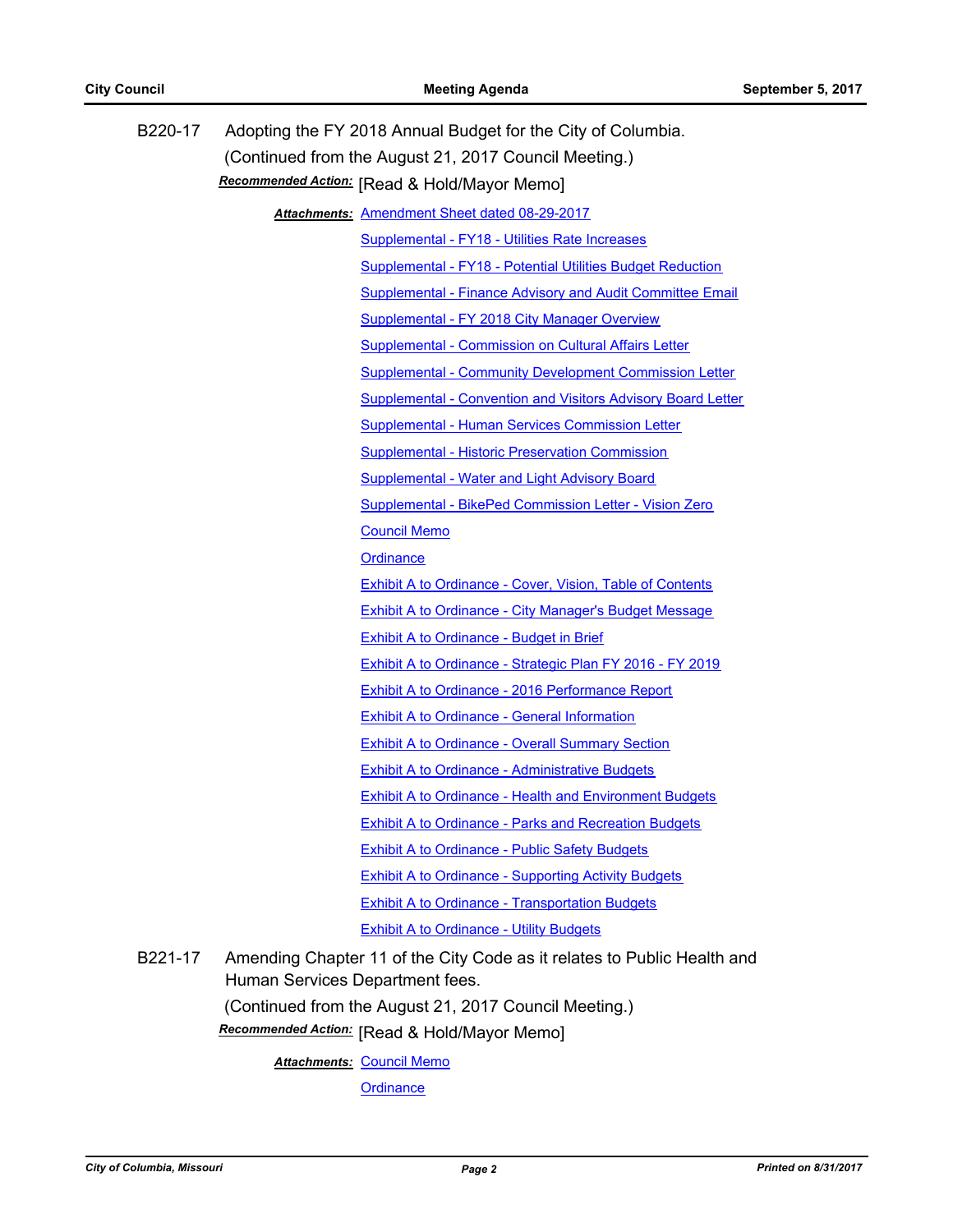| B222-17 | Amending Chapter 12A of the City Code as it relates to stormwater utility<br>charges. |
|---------|---------------------------------------------------------------------------------------|
|         | (Continued from the August 21, 2017 Council Meeting.)                                 |
|         | Recommended Action: [Read & Hold/Mayor Memo]                                          |
|         | <b>Attachments: Council Memo</b>                                                      |
|         | Stormwater Special Election - Ordinance No. 022352                                    |
|         | <b>Stormwater Special Election - County Clerk Certification of Results</b>            |
|         | Ordinance                                                                             |
| B223-17 | Amending Chapter 13 of the City Code as it relates to hauled liquid waste<br>rates.   |
|         | (Continued from the August 21, 2017 Council Meeting.)                                 |
|         | Recommended Action: [Read & Hold/Mayor Memo]                                          |
|         | <b>Attachments: Council Memo</b>                                                      |
|         | Ordinance                                                                             |
| B224-17 | Amending Chapter 14 of the City Code as it relates to parking fees.                   |
|         | (Continued from the August 21, 2017 Council Meeting.)                                 |
|         | Recommended Action: [Read & Hold/Mayor Memo]                                          |
|         | <b>Attachments: Council Memo</b>                                                      |
|         | Ordinance                                                                             |
| B225-17 | Amending Chapter 17 of the City Code as it relates to Parks and Recreation<br>fees.   |
|         | (Continued from the August 21, 2017 Council Meeting.)                                 |
|         | Recommended Action: [Read & Hold/Mayor Memo]                                          |
|         | <b>Attachments: Council Memo</b>                                                      |
|         | <b>Supplemental Fee Information</b>                                                   |
|         | Ordinance                                                                             |
| B226-17 | Amending Chapter 22 of the City Code as it relates to transportation fares.           |
|         | (Continued from the August 21, 2017 Council Meeting.)                                 |
|         | Recommended Action: [Read & Hold/Mayor Memo]                                          |
|         | <b>Attachments: Council Memo</b>                                                      |
|         | <b>Proposed Reductions &amp; Eliminations</b>                                         |
|         | Ordinance                                                                             |
|         |                                                                                       |
|         |                                                                                       |
|         |                                                                                       |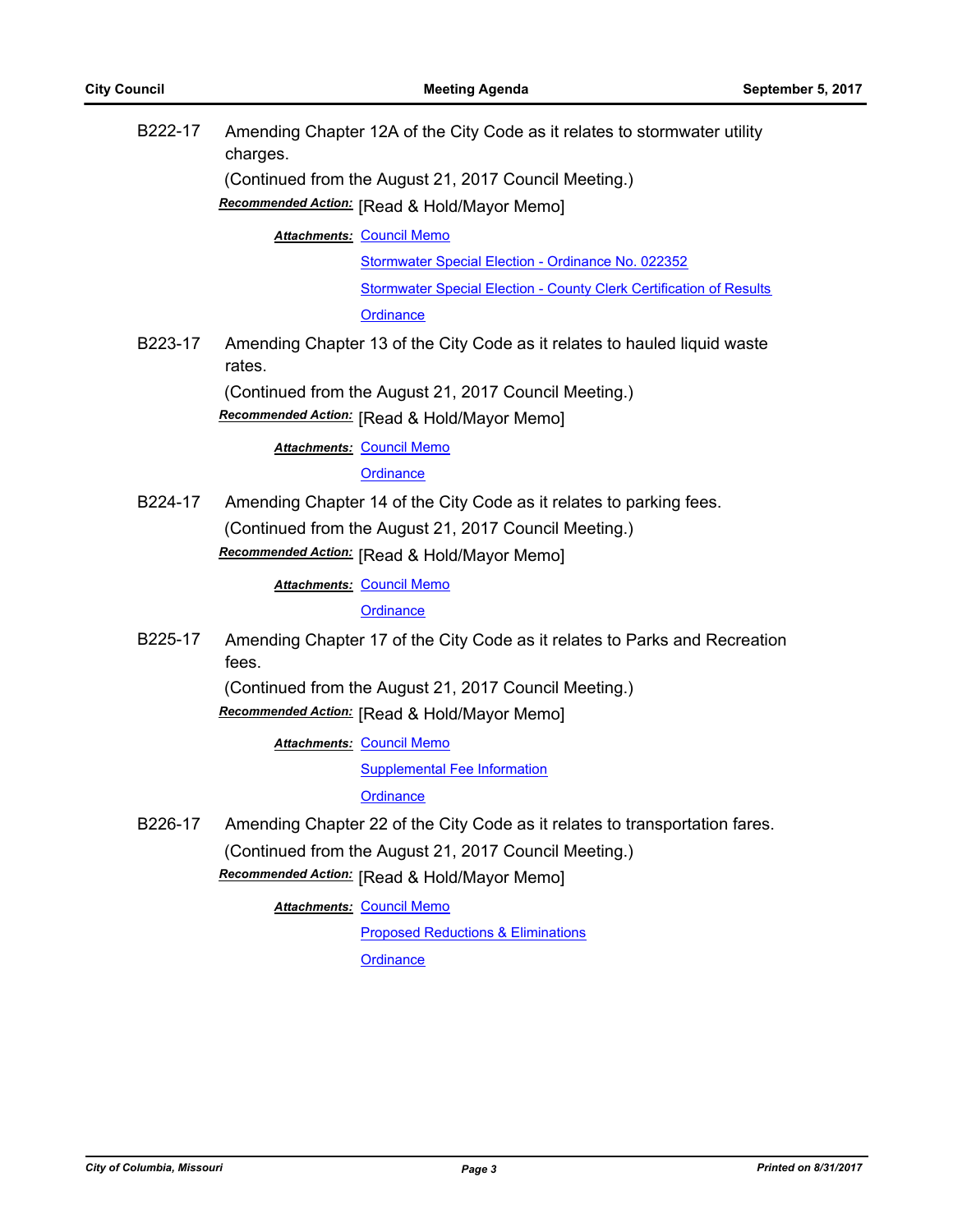| B <sub>227</sub> -17 | Amending Chapter 22 of the City Code as it relates to solid waste rates and<br>services.                                          |
|----------------------|-----------------------------------------------------------------------------------------------------------------------------------|
|                      | (Continued from the August 21, 2017 Council Meeting.)                                                                             |
|                      | Recommended Action: [Read & Hold/Mayor Memo]                                                                                      |
|                      | Attachments: Council Memo                                                                                                         |
|                      | Ordinance                                                                                                                         |
| B <sub>228</sub> -17 | Amending Chapter 22 of the City Code as it relates to sanitary sewer utility<br>rates and sanitary sewer utility connection fees. |
|                      | (Continued from the August 21, 2017 Council Meeting.)                                                                             |
|                      | Recommended Action: [Read & Hold/Mayor Memo]                                                                                      |
|                      | <b>Attachments: Council Memo</b>                                                                                                  |
|                      | Ordinance                                                                                                                         |
| B <sub>229</sub> -17 | Amending Chapter 27 of the City Code as it relates to accounts and billing and<br>water rates.                                    |
|                      | (Continued from the August 21, 2017 Council Meeting.)                                                                             |
|                      | Recommended Action: [Read & Hold/Mayor Memo]                                                                                      |
|                      | <b>Attachments: Council Memo</b>                                                                                                  |
|                      | Ordinance                                                                                                                         |
| B230-17              | Amending Chapter 27 of the City Code as it relates to electric rates.                                                             |
|                      | (Continued from the August 21, 2017 Council Meeting.)                                                                             |
|                      |                                                                                                                                   |

[Read & Hold/Mayor Memo] *Recommended Action:*

**Attachments: [Council Memo](http://gocolumbiamo.legistar.com/gateway.aspx?M=F&ID=4246a117-c2fa-4d45-a649-c6a360691788.docx) [Ordinance](http://gocolumbiamo.legistar.com/gateway.aspx?M=F&ID=9283813f-20d6-47a2-9814-f469ed56e7c6.doc)**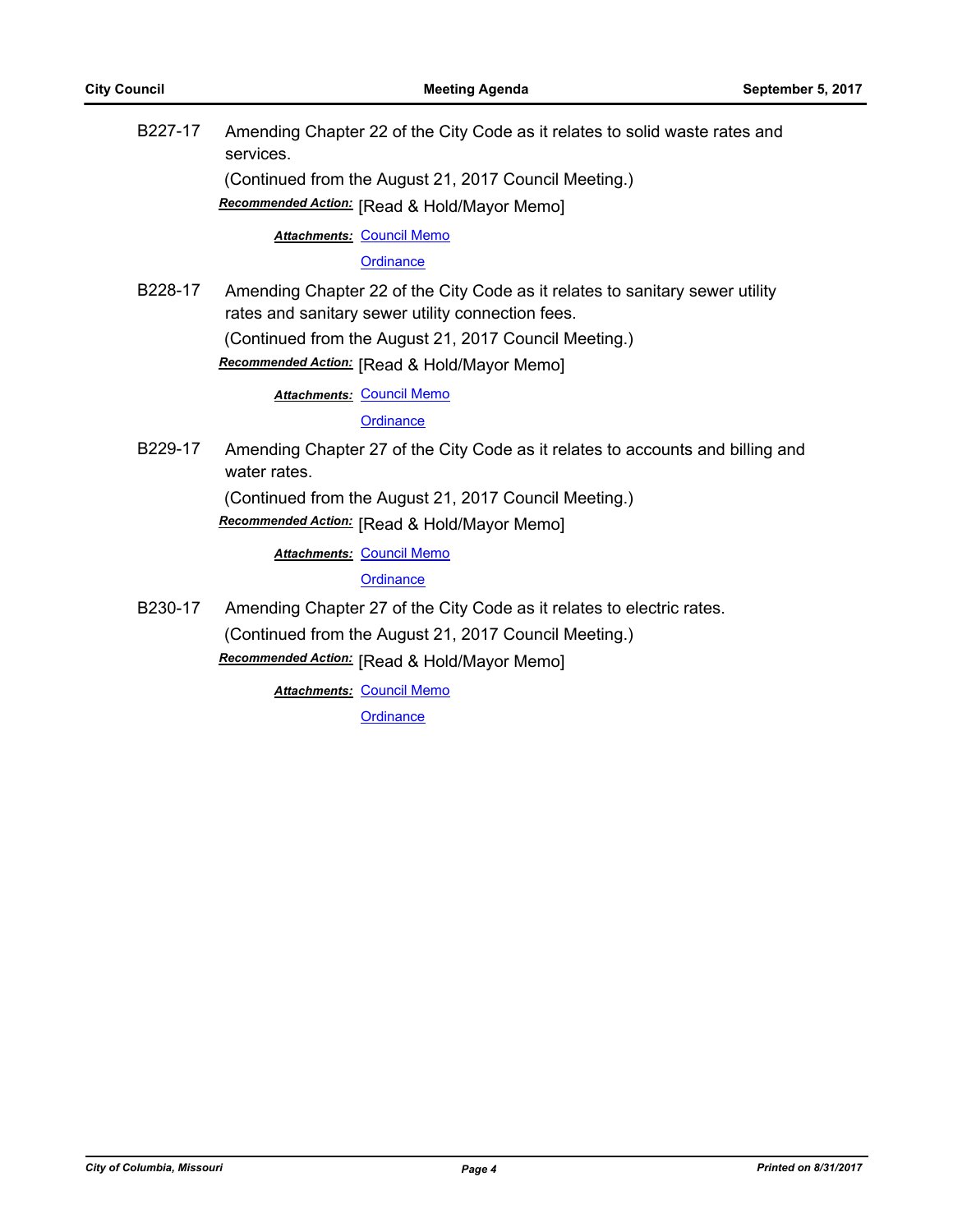| PH32-17 | intersection improvement project. | Proposed construction of the Forum Boulevard and Green Meadows Road      |
|---------|-----------------------------------|--------------------------------------------------------------------------|
|         |                                   | Recommended Action: [Need Motion/Mayor Memo]                             |
|         |                                   | <b>Attachments: Council Memo</b>                                         |
|         |                                   | <b>Public Comments and Staff Responses</b>                               |
|         |                                   | <b>Exhibit A-Location Map</b>                                            |
|         |                                   | <b>Exhibit B-Layout of Existing Intersection</b>                         |
|         |                                   | <b>Exhibit C-Forum and Green Meadows Exhibits</b>                        |
|         |                                   | <b>Exhibit D-Comments</b>                                                |
|         |                                   | <b>Exhibit E-Conflict Diagram</b>                                        |
|         |                                   | <b>Exhibit F-TRB Abstract of Safety Effect of Roundabout Conversions</b> |
|         |                                   | <b>Exhibit G-Roundabout Safety References</b>                            |
|         |                                   | <b>Exhibit H-Safety Benefits of Modern Single Lane Roundabouts</b>       |
|         |                                   | <b>Exhibit I-Continued Reliance on Traffic Signals</b>                   |
|         |                                   | <b>Exhibit J-Intersection Control Type Diagram</b>                       |
|         |                                   | Exhibit K-Synchro-SimTraffic Delay Time Data                             |
|         |                                   |                                                                          |

PH33-17 Proposed construction of a six-foot wide sidewalk along the west side of Oakland Gravel Road, between Blue Ridge Road and Edris Drive. [Need Motion/Mayor Memo] *Recommended Action:*

**Attachments: [Council Memo](http://gocolumbiamo.legistar.com/gateway.aspx?M=F&ID=c578d529-5c88-4f1c-a5ae-774c1c6a08cb.docx)** 

[Exhibit A-Location Map](http://gocolumbiamo.legistar.com/gateway.aspx?M=F&ID=556139ae-1db2-4f1e-b8d1-8c6c1f971c11.pdf)

[Exhibit B-Concept Design](http://gocolumbiamo.legistar.com/gateway.aspx?M=F&ID=bba69b2d-d31a-455d-bb20-b4452c92cb3b.pdf)

[Exhibit C-Contact Log](http://gocolumbiamo.legistar.com/gateway.aspx?M=F&ID=20b1341c-2e8e-41af-976c-4605210c0532.pdf)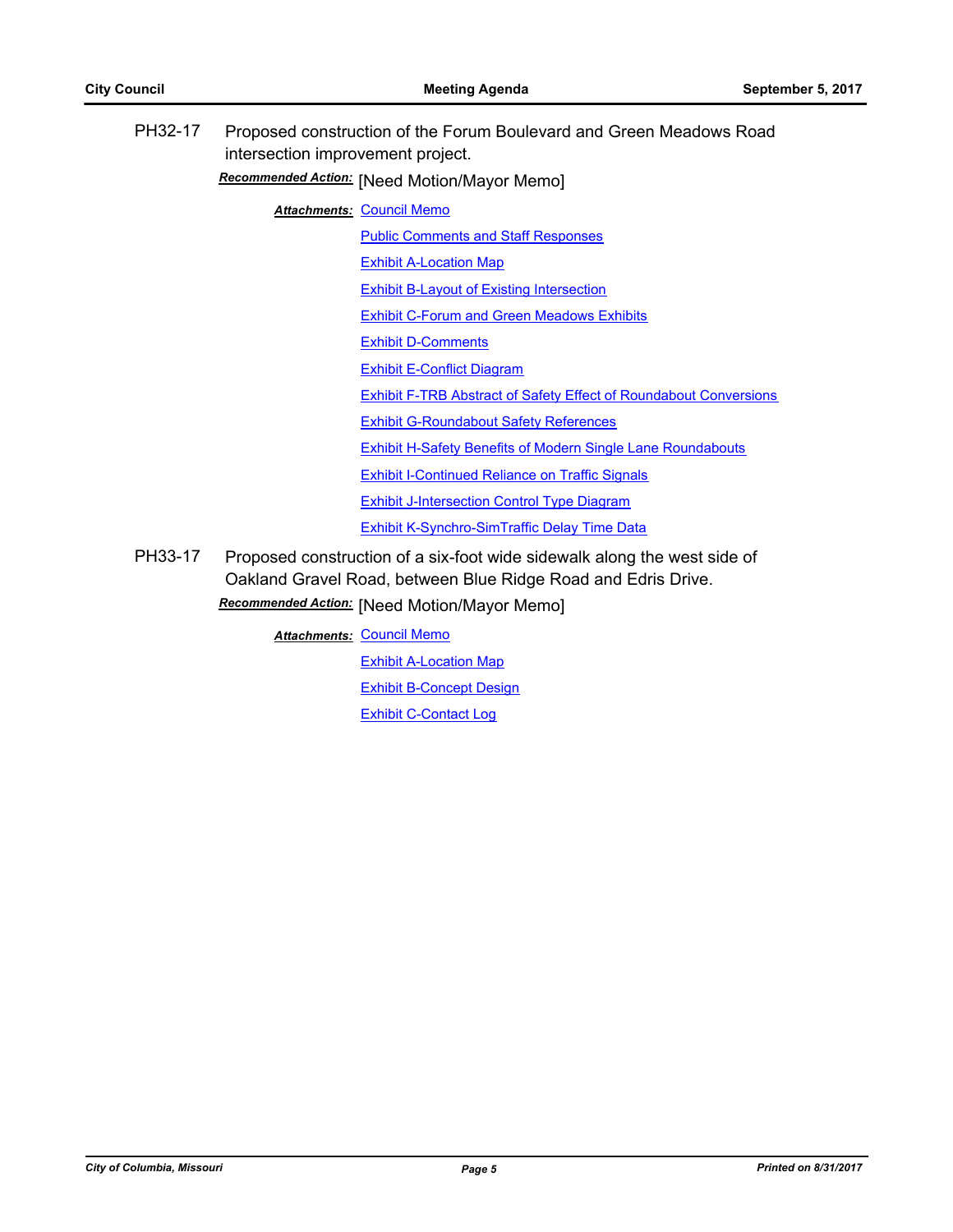# **VI. OLD BUSINESS**

B244-17 Rezoning property located on the southwest corner of the intersection of Providence Road and Forest Avenue from R-2 (Two-family Residential District) and M-OF (Mixed-Use Office District) to PD (Planned District); approving the statement of intent; approving the Bisk LLC Coffee Shop PD Plan (Case No. 17-166).

**Recommended Action:** [2nd Read & Vote/Mayor Memo]

| <b>Attachments: Council Memo</b>                         |  |
|----------------------------------------------------------|--|
| Staff Report to Planning and Zoning Commission (revised) |  |
| <b>Locator Maps</b>                                      |  |
| <b>PD Plan</b>                                           |  |
| <b>Excerpts from Minutes</b>                             |  |
| Ordinance                                                |  |
| <b>Exhibit A to Ordinance</b>                            |  |
| <b>Exhibit B to Ordinance</b>                            |  |

B245-17 Granting a waiver and a design modification relating to the construction of a sidewalk along a portion of the north side of Primrose Drive, approximately 500 feet east of Gardner Drive (2301 Primrose Drive); setting forth a condition for payment in lieu of sidewalk construction (Case No. 17-157).

Recommended Action: [2nd Read & Vote/Mayor Memo]

**Attachments: [Council Memo](http://gocolumbiamo.legistar.com/gateway.aspx?M=F&ID=f9bab337-f60a-4337-8cf5-dc945bb7ac61.docx)** 

[Staff Report for Planning and Zoning](http://gocolumbiamo.legistar.com/gateway.aspx?M=F&ID=909dd60a-8bb9-4655-92d0-88c1c6e3ed44.pdf) [Locator Maps](http://gocolumbiamo.legistar.com/gateway.aspx?M=F&ID=8e168b2e-b1e9-4317-ae3b-317727b280fe.pdf) [ATCH to PZC Rpt - CIP \(pg B-39\)](http://gocolumbiamo.legistar.com/gateway.aspx?M=F&ID=98057aee-6cdc-4456-b873-a90df2024f60.pdf) [ATCH to PZC Rpt - Columbia Imagined pgs 144 &148](http://gocolumbiamo.legistar.com/gateway.aspx?M=F&ID=f8b6f445-8b05-40ec-92c2-95acebced804.pdf) [ATCH to PZC Rpt - Design Adjustment Worksheet](http://gocolumbiamo.legistar.com/gateway.aspx?M=F&ID=d5395f31-b7e2-439b-9f6f-6dbdb5a97a21.pdf) **[ATCH to PZC Rpt - Cost Estimate](http://gocolumbiamo.legistar.com/gateway.aspx?M=F&ID=0baa6ceb-7bdc-4b0d-9188-f3b685419fa9.pdf)** [Excerpts from Minutes](http://gocolumbiamo.legistar.com/gateway.aspx?M=F&ID=0a5498e9-3df6-4779-b4ae-d17b74effa2c.docx) **[Ordinance](http://gocolumbiamo.legistar.com/gateway.aspx?M=F&ID=26a57362-c812-4299-b4c5-6c5386d69d53.doc)** 

B254-17 Amending Chapter 19 of the City Code relating to mutual aid emergency pay. **Recommended Action:** [2nd Read & Vote/Mayor Memo]

**Attachments: [Council Memo](http://gocolumbiamo.legistar.com/gateway.aspx?M=F&ID=3adfbad4-d8bb-4692-a8aa-9f0875597f4f.docx)**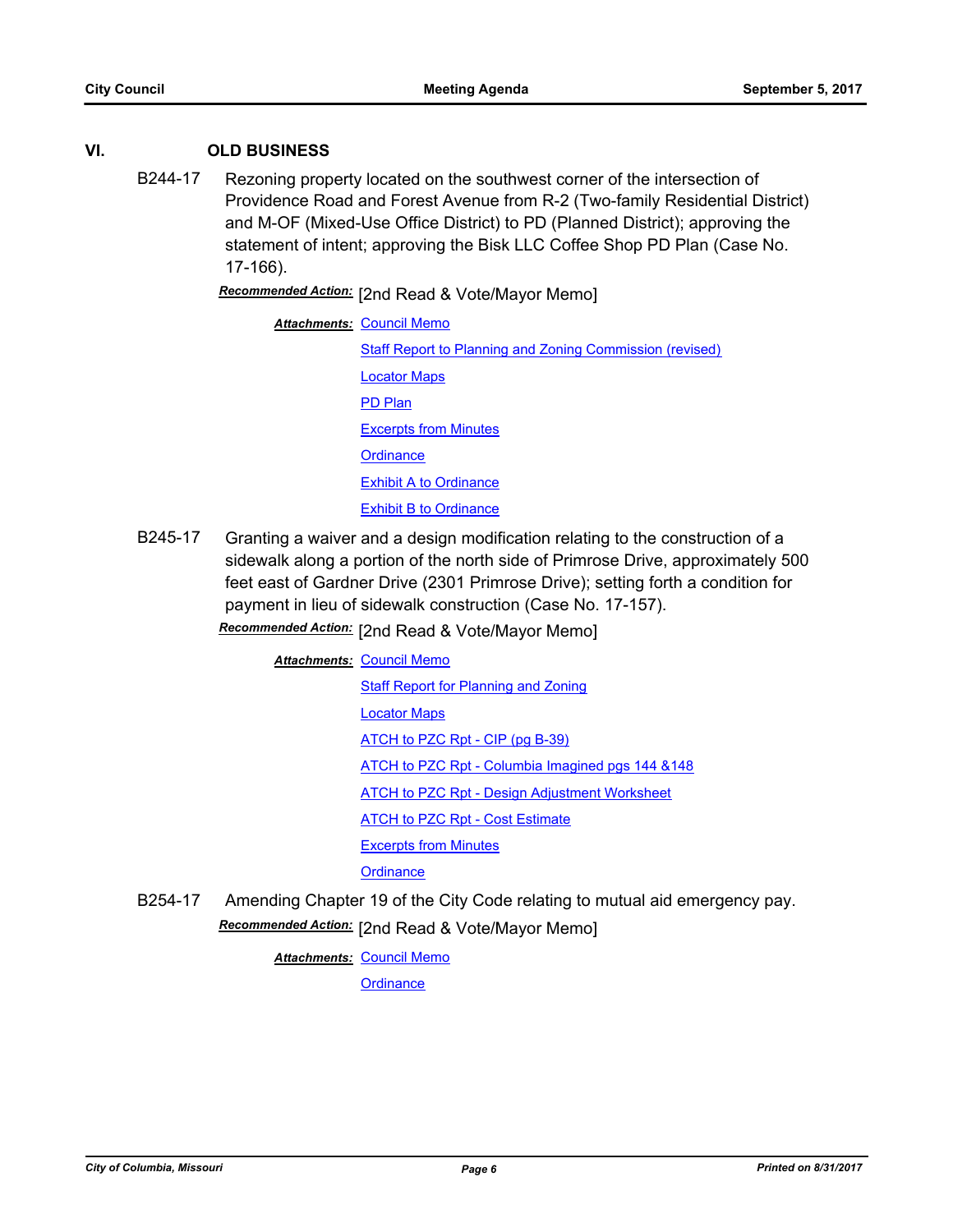B255-17 Appropriating funds for compensation to Water and Light Department employees sent to Florida to assist with restoration efforts associated with damage caused by Hurricane Matthew in October 2016.

Recommended Action: [2nd Read & Vote/Mayor Memo]

**Attachments: [Council Memo](http://gocolumbiamo.legistar.com/gateway.aspx?M=F&ID=4d64d5c9-f332-4726-9bb5-d1dba6249156.docx) [Ordinance](http://gocolumbiamo.legistar.com/gateway.aspx?M=F&ID=7ec89842-45a8-4362-af99-5a6b70e3cf8f.doc)** 

# **VII. CONSENT AGENDA**

B246-17 Approving the Final Plat of Kelly Farms located on the east side of Cinnamon Hill Lane and approximately 1,200 feet north of Stadium Boulevard; authorizing a performance contract (Case No. 17-134).

Recommended Action: [2nd Read & Vote/Mayor Memo]

- **Attachments: [Council Memo](http://gocolumbiamo.legistar.com/gateway.aspx?M=F&ID=4786cb73-40fb-4e30-9337-8425711909fb.docx)** [Locator Maps](http://gocolumbiamo.legistar.com/gateway.aspx?M=F&ID=6f08ae52-0d94-4d3d-ae37-41a7fb11b997.pdf) [Final Plat](http://gocolumbiamo.legistar.com/gateway.aspx?M=F&ID=4fdfdbf1-e8c1-43e0-a4f7-fb600f611f6a.pdf) [Approved PD Plan - Kelly Farms](http://gocolumbiamo.legistar.com/gateway.aspx?M=F&ID=ab1a6d27-0413-44d5-9300-5519f784de48.pdf) **[Ordinance](http://gocolumbiamo.legistar.com/gateway.aspx?M=F&ID=dbb450d7-f29a-4089-8772-b24681351ba4.doc)** [Exhibit A to Ordinance](http://gocolumbiamo.legistar.com/gateway.aspx?M=F&ID=aa4d4b7f-5a16-404b-a397-779535b7d21c.pdf)
- B247-17 Authorizing a contract for exchange of real estate with the Paul Alan Branham Revocable Trust relating to City-owned property located adjacent to the northwest corner of the Stadium Boulevard and West Boulevard intersection and property located adjacent to the southeast corner of the Stadium Boulevard and Planter Road intersection.

[2nd Read & Vote/Mayor Memo] *Recommended Action:*

**Attachments: [Council Memo](http://gocolumbiamo.legistar.com/gateway.aspx?M=F&ID=103100d3-9d92-402d-84f8-2efb66efba55.docx) [Property Location Graphic](http://gocolumbiamo.legistar.com/gateway.aspx?M=F&ID=b57539a7-863a-44b8-99b9-4bb1f7083ae6.pdf)** [Section 2-515 of the City Code](http://gocolumbiamo.legistar.com/gateway.aspx?M=F&ID=1425d8c3-1f39-44eb-b5a6-b3fcbd943753.pdf) **[Applicant Land Swap Request Letter](http://gocolumbiamo.legistar.com/gateway.aspx?M=F&ID=f92dff4e-bdf2-4a99-9dad-c836f24d5422.pdf)** [Property Location Narrative Plus Exhibits](http://gocolumbiamo.legistar.com/gateway.aspx?M=F&ID=dc221c67-63b4-4e0b-ba32-fa1563a1da35.pdf) **[Ordinance](http://gocolumbiamo.legistar.com/gateway.aspx?M=F&ID=40aec273-100e-43c6-a618-ee9d56ef6afd.doc)** [Exhibit A to Ordinance](http://gocolumbiamo.legistar.com/gateway.aspx?M=F&ID=a1cf8ae8-cdf1-497c-861b-2323b97e0abb.pdf)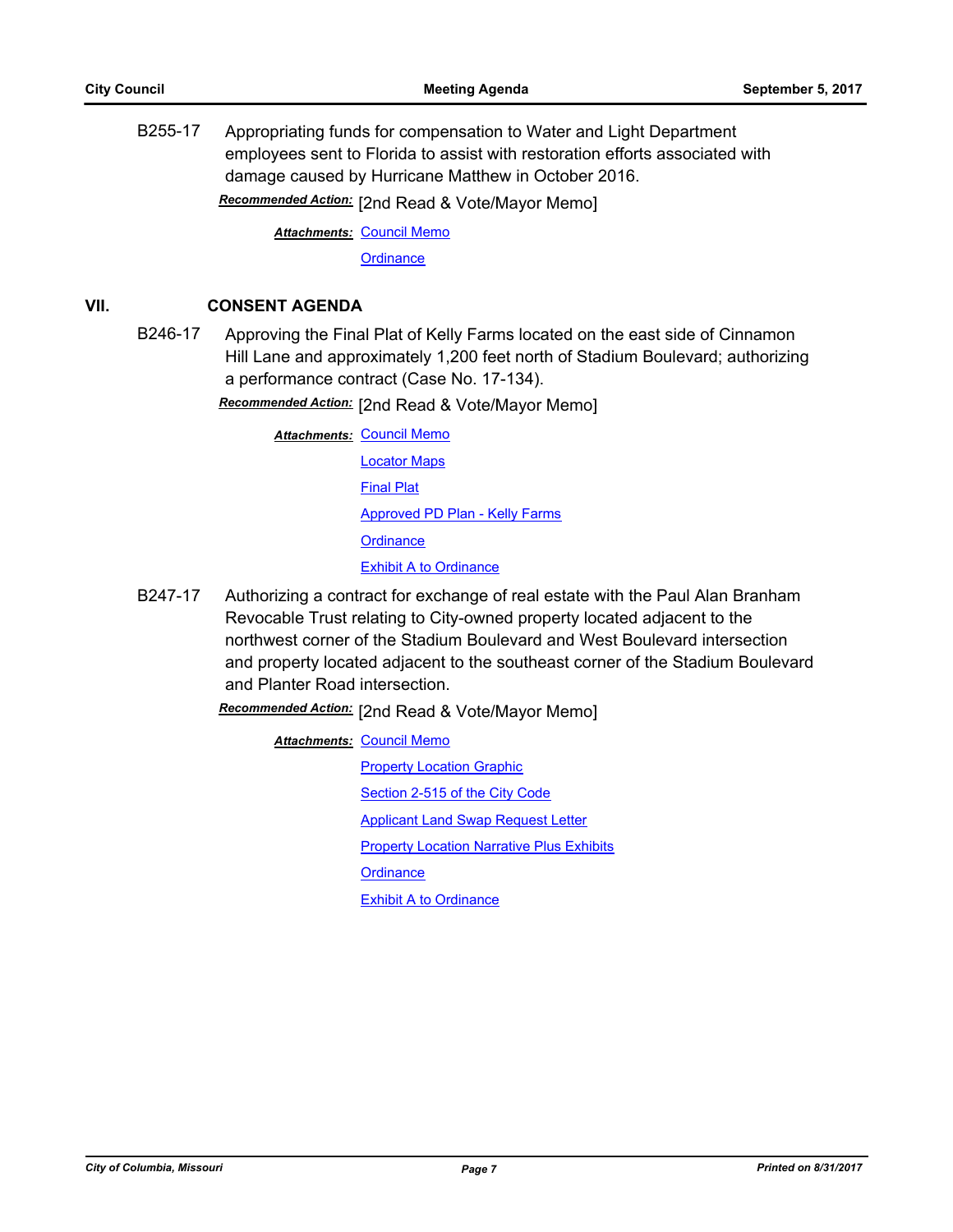B248-17 Vacating the right-of-way for an alley located on the north side of Anthony Street, approximately 200 feet east of College Avenue (Case No. 17-185). Recommended Action: [2nd Read & Vote/Mayor Memo]

**Attachments: [Council Memo](http://gocolumbiamo.legistar.com/gateway.aspx?M=F&ID=9acb900f-cbf9-4ca9-8cc9-ae0c5fd47a5c.docx)** 

[Vacation Graphic](http://gocolumbiamo.legistar.com/gateway.aspx?M=F&ID=30905f69-a789-4c5e-9ba0-1d3ad9927399.pdf) [Locator Maps](http://gocolumbiamo.legistar.com/gateway.aspx?M=F&ID=c898d8a4-c9c2-4e08-ad8b-0118455e877a.pdf) [Amended Plat of J.H. Guitars Subdivision](http://gocolumbiamo.legistar.com/gateway.aspx?M=F&ID=b948e67f-1f2e-499f-9614-272c8af10ae8.pdf) **[Ordinance](http://gocolumbiamo.legistar.com/gateway.aspx?M=F&ID=5f06cb4b-e4c0-4f7b-95b9-7a0fe6e6211c.doc)** 

B249-17 Authorizing a consolidated grant agreement with the Missouri Highways and Transportation Commission for FY 2018 transportation planning services (Case No. 17-214).

[2nd Read & Vote/Mayor Memo] *Recommended Action:*

**Attachments: [Council Memo](http://gocolumbiamo.legistar.com/gateway.aspx?M=F&ID=875ec2b7-2712-49b5-9865-e96bb7b73035.docx)** 

**[Ordinance](http://gocolumbiamo.legistar.com/gateway.aspx?M=F&ID=9376bcc1-41f5-4b1d-aaad-8c1126dc3b51.doc)** 

#### [Exhibit A to Ordinance](http://gocolumbiamo.legistar.com/gateway.aspx?M=F&ID=e75b0d13-2f82-4c44-bf73-f801e3c77893.pdf)

B250-17 Authorizing a joint funding agreement for water resources investigations with the U.S. Geological Survey, United States Department of the Interior for groundwater monitoring of well sites in the vicinity of the wetland treatment units and the Eagle Bluffs Conservation Area.

Recommended Action: [2nd Read & Vote/Mayor Memo]

**Attachments: [Council Memo](http://gocolumbiamo.legistar.com/gateway.aspx?M=F&ID=efb799b1-7da1-4660-bf33-55c02a933d5e.docx)** [USGS Proposal](http://gocolumbiamo.legistar.com/gateway.aspx?M=F&ID=920e75b1-c04f-4ba3-9127-b20cc05e0ee9.pdf) [Communication from USGS](http://gocolumbiamo.legistar.com/gateway.aspx?M=F&ID=b443d934-7d5a-411e-bbda-0cfa9475af87.pdf) **[Ordinance](http://gocolumbiamo.legistar.com/gateway.aspx?M=F&ID=8cdca804-93c7-4fd2-b901-82c17af2df89.doc)** [Exhibit A to Ordinance](http://gocolumbiamo.legistar.com/gateway.aspx?M=F&ID=4d02a861-66e7-4793-9633-20ccd8af9d68.pdf)

B251-17 Accepting conveyances for sewer, temporary construction, drainage and utility purposes; accepting Stormwater Management/BMP Facilities Covenants. Recommended Action: [2nd Read & Vote/Mayor Memo]

**Attachments: [Council Memo](http://gocolumbiamo.legistar.com/gateway.aspx?M=F&ID=6d79305a-1ddf-4823-a74e-a044392645fd.docx)** 

**[Ordinance](http://gocolumbiamo.legistar.com/gateway.aspx?M=F&ID=71d49163-37ad-4968-834b-98aa67c8c8e7.doc)** 

B252-17 Accepting conveyances for water and electric utility purposes; accepting a declaration of restrictive covenants for a water main extension exemption. Recommended Action: [2nd Read & Vote/Mayor Memo]

**Attachments: [Council Memo](http://gocolumbiamo.legistar.com/gateway.aspx?M=F&ID=ff85a15c-950a-42da-8127-0d24de8444a6.docx)**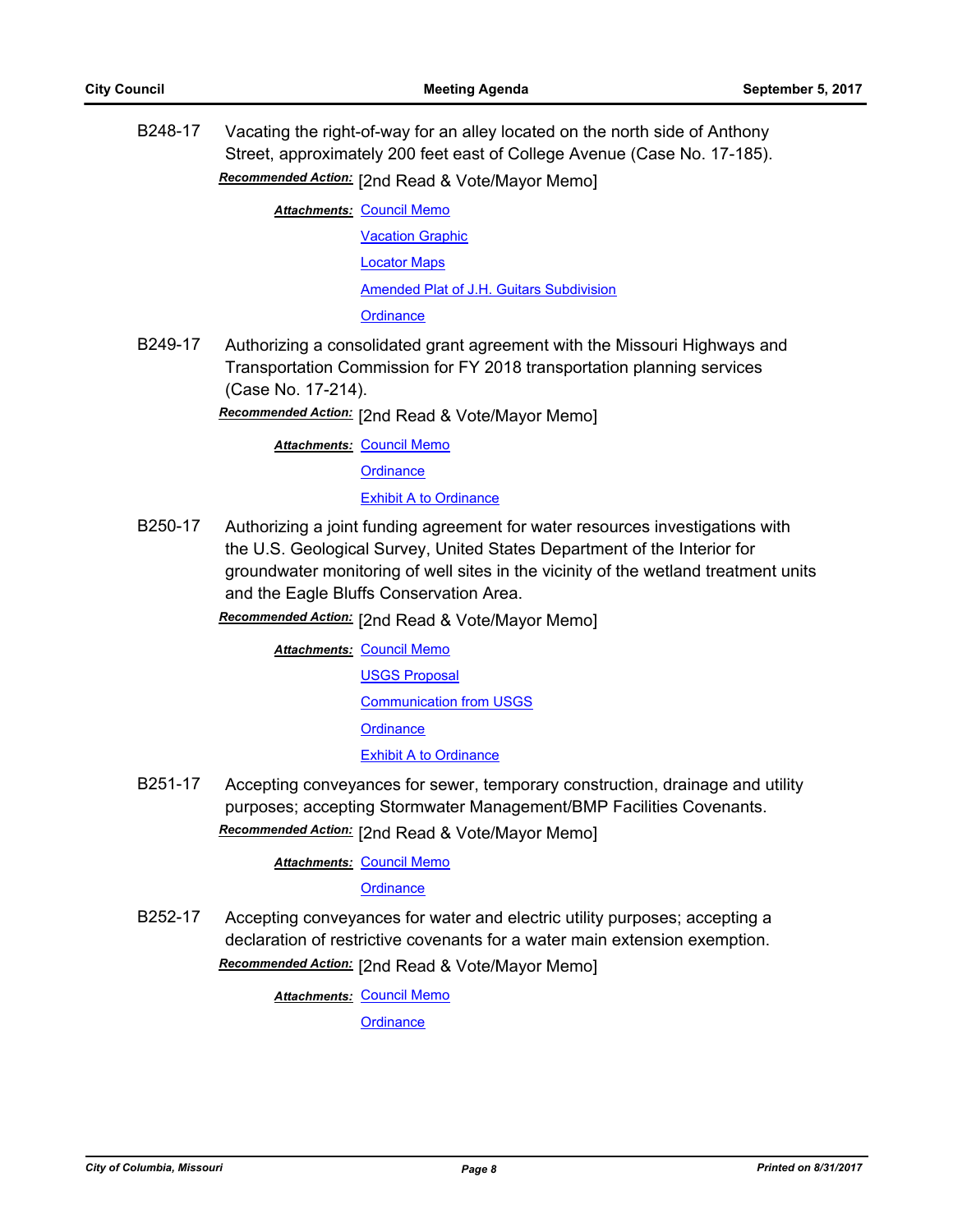B253-17 Appropriating funds to upgrade aging network infrastructure and to purchase cyber security software in the Information Technology Department. Recommended Action: [2nd Read & Vote/Mayor Memo]

**Attachments: [Council Memo](http://gocolumbiamo.legistar.com/gateway.aspx?M=F&ID=4cb3dcd6-77be-41c9-82c6-59c5b86df40c.docx)** 

#### **[Ordinance](http://gocolumbiamo.legistar.com/gateway.aspx?M=F&ID=cabed9f9-6ba6-4e5e-8392-fa7a2ff7f6de.doc)**

B256-17 Authorizing a professional services agreement with Stifel Nicolaus & Company, Incorporated for financial advisory services for The Broadway Phase II tax increment financing application; appropriating funds.

**Recommended Action:** [2nd Read & Vote/Mayor Memo]

**Attachments: [Council Memo](http://gocolumbiamo.legistar.com/gateway.aspx?M=F&ID=cd8c630f-edc5-4b27-967d-1842ae4fa918.docx)** 

**[Ordinance](http://gocolumbiamo.legistar.com/gateway.aspx?M=F&ID=1d55f293-8480-4419-aa32-10c9063dc1fb.doc)** 

#### [Attachment A to Ordinance](http://gocolumbiamo.legistar.com/gateway.aspx?M=F&ID=68a9f137-5e37-40b1-bfb2-4f47cadc1a6b.pdf)

R123-17 Consenting to the issuance of a state license for the sale of intoxicating liquor to Parks Amusements, LLC, d/b/a Silverball, located at 122 S. Ninth Street. **Recommended Action:** [Read & Vote/Mayor Memo]

**Attachments: [Council Memo](http://gocolumbiamo.legistar.com/gateway.aspx?M=F&ID=4d0da397-6b24-4a1c-8552-2ba4d0777a0b.docx)** 

**[Resolution](http://gocolumbiamo.legistar.com/gateway.aspx?M=F&ID=1648b3b0-320d-4b03-acaf-0fbdbad0e363.doc)** 

R124-17 Transferring funds for payment of legal fees associated with ongoing litigation relating to construction of the Short Street parking facility.

**Recommended Action:** [Read & Vote/Mayor Memo]

**Attachments: [Council Memo](http://gocolumbiamo.legistar.com/gateway.aspx?M=F&ID=c84730bf-1388-4557-ab81-4847cf90c397.docx)** 

**[Resolution](http://gocolumbiamo.legistar.com/gateway.aspx?M=F&ID=2006ba9d-b191-45c3-92bb-3ff031b4d414.doc)** 

R125-17 Authorizing an agreement with Oak Towers Housing Development Group, LP, formerly the Housing Authority of the City of Columbia, for HOME funding for renovations to Oak Towers located at 700 N. Garth Avenue.

**Recommended Action:** [Read & Vote/Mayor Memo]

**Attachments: [Council Memo](http://gocolumbiamo.legistar.com/gateway.aspx?M=F&ID=afba174c-4241-4a50-b290-bc39a9e670a9.docx)** 

**[Resolution](http://gocolumbiamo.legistar.com/gateway.aspx?M=F&ID=bb4c9ade-9b8c-45e1-a938-ecbc0a800c6c.doc)** 

[Exhibit A to Resolution](http://gocolumbiamo.legistar.com/gateway.aspx?M=F&ID=e89e4e62-b5ec-49fc-b235-677c147c36fa.docx)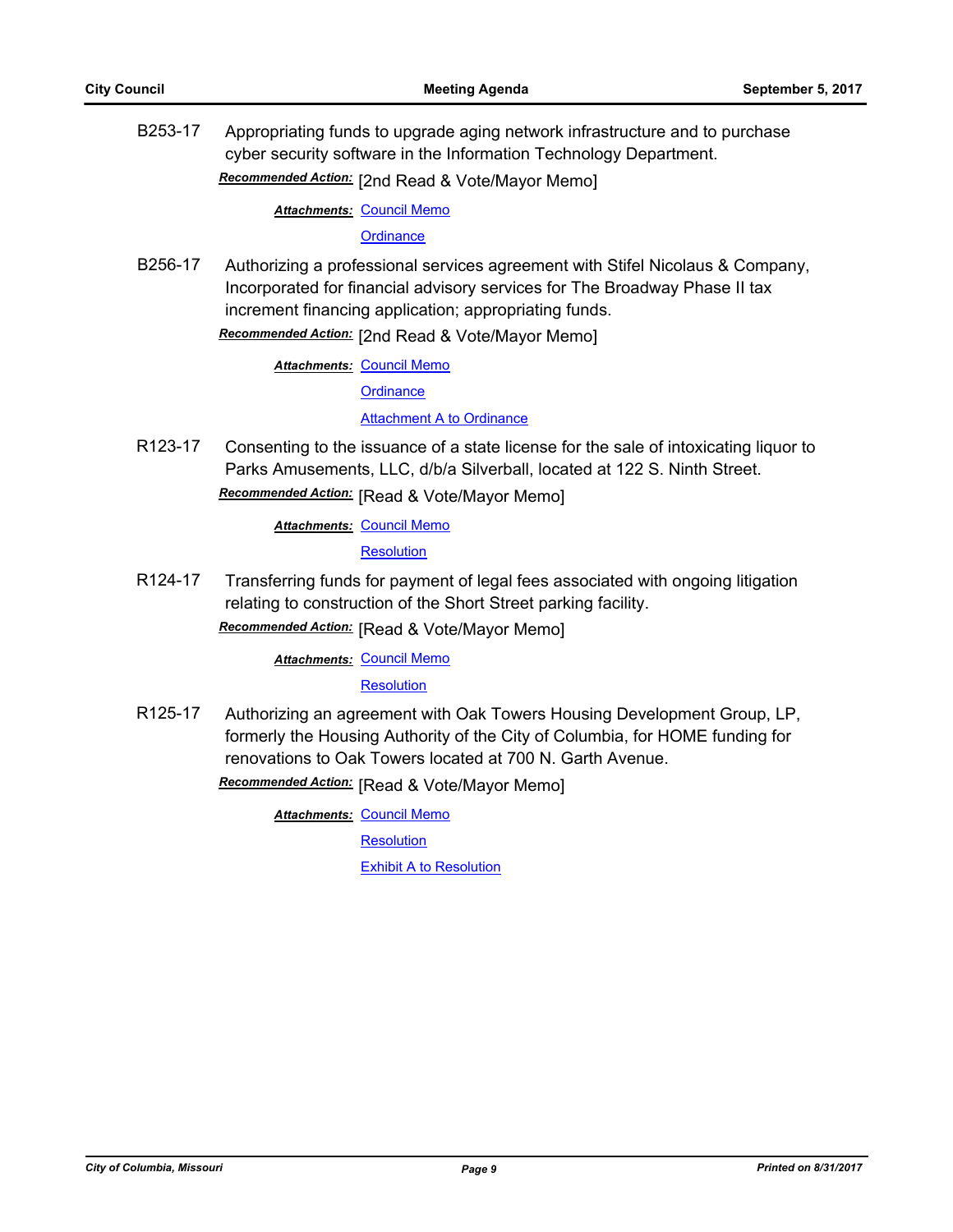R126-17 Authorizing Community Housing Development Organization (CHDO) agreements with Central Missouri Community Action, Columbia Missouri Community Housing Development Organization and Show-Me Central Habitat for Humanity.

**Recommended Action:** [Read & Vote/Mayor Memo]

**Attachments: [Council Memo](http://gocolumbiamo.legistar.com/gateway.aspx?M=F&ID=8ef6f93e-6756-43ca-a2b3-8dbeaa3ca9a9.docx)** 

[RFP - 2016 CHDO Design-Build \(105, 107, 115 Lynn Street\)](http://gocolumbiamo.legistar.com/gateway.aspx?M=F&ID=03c95599-e127-40cd-8cfe-d8db43185b07.pdf) **[Resolution](http://gocolumbiamo.legistar.com/gateway.aspx?M=F&ID=02479024-e4d0-49f7-8c5c-535edfef92dd.doc)** [Attachment A to Resolution](http://gocolumbiamo.legistar.com/gateway.aspx?M=F&ID=8ec78f08-04e6-4672-a865-58cfa9e72a32.pdf) **[Attachment B to Resolution](http://gocolumbiamo.legistar.com/gateway.aspx?M=F&ID=fd792181-d173-4b2a-870a-8934aafd4e46.pdf)** [Attachment C to Resolution](http://gocolumbiamo.legistar.com/gateway.aspx?M=F&ID=f8924006-7424-460a-9512-800040fc695b.pdf)

R127-17 Authorizing a first amendment to the operations agreement with Thumper Productions, L.L.C. for the 2017 Roots N Blues N BBQ Festival at Stephens Lake Park; authorizing an agreement with Adventure Tree, LLC for the adventure tree activity at the 2017 Roots N Blues BBQ Festival.

**Recommended Action:** [Read & Vote/Mayor Memo]

<u>Attachments: [Council Memo](http://gocolumbiamo.legistar.com/gateway.aspx?M=F&ID=bdb4234d-0da2-4520-84dd-fc19bfefe5bb.docx)</u> **[Resolution](http://gocolumbiamo.legistar.com/gateway.aspx?M=F&ID=2b6373c3-4ae4-4897-9432-c0d38d419256.doc)** [Exhibit A to Resolution](http://gocolumbiamo.legistar.com/gateway.aspx?M=F&ID=c2ef042d-4a5d-4f24-9a33-d115dd0ded94.docx) [Exhibit B to Resolution](http://gocolumbiamo.legistar.com/gateway.aspx?M=F&ID=808367e3-e7ef-4083-898c-9ee1ad9819ab.docx)

# **VIII. NEW BUSINESS**

# **IX. INTRODUCTION AND FIRST READING**

B257-17**\*\*** Rezoning property located on the northwest corner of Stadium Boulevard and Primrose Drive from R-2 (Two-family Residential District) to PD (Planned District); approving the Sidra Subdivision PD Plan (Case No. 17-170). Recommended Action: [Intro & 1st Read/Mayor Memo]

**Attachments: [Council Memo](http://gocolumbiamo.legistar.com/gateway.aspx?M=F&ID=9c6dad6d-1e51-4d43-b73d-5c96a3554292.docx)** 

[Staff Report to Planning and Zoning Commission](http://gocolumbiamo.legistar.com/gateway.aspx?M=F&ID=9d5e6795-cc1f-4660-ba19-fc0985b39984.docx) [Locator Maps](http://gocolumbiamo.legistar.com/gateway.aspx?M=F&ID=bd729293-1b9f-4b36-9507-e4e44f7fa5fe.pdf) [PD PLAN](http://gocolumbiamo.legistar.com/gateway.aspx?M=F&ID=5eb0c8b2-0540-4d68-bf81-5c8de3d25c22.pdf) [Excerpts from Minutes](http://gocolumbiamo.legistar.com/gateway.aspx?M=F&ID=7d5338a0-cef9-46af-9e04-5d31d9d69ddb.docx) **[Ordinance](http://gocolumbiamo.legistar.com/gateway.aspx?M=F&ID=03ec84d5-1160-446a-b723-8dee59df2894.doc)** [Exhibit A to Ordinance](http://gocolumbiamo.legistar.com/gateway.aspx?M=F&ID=c52dd4cb-bd23-49e3-8a8a-4cf4bd296abc.pdf)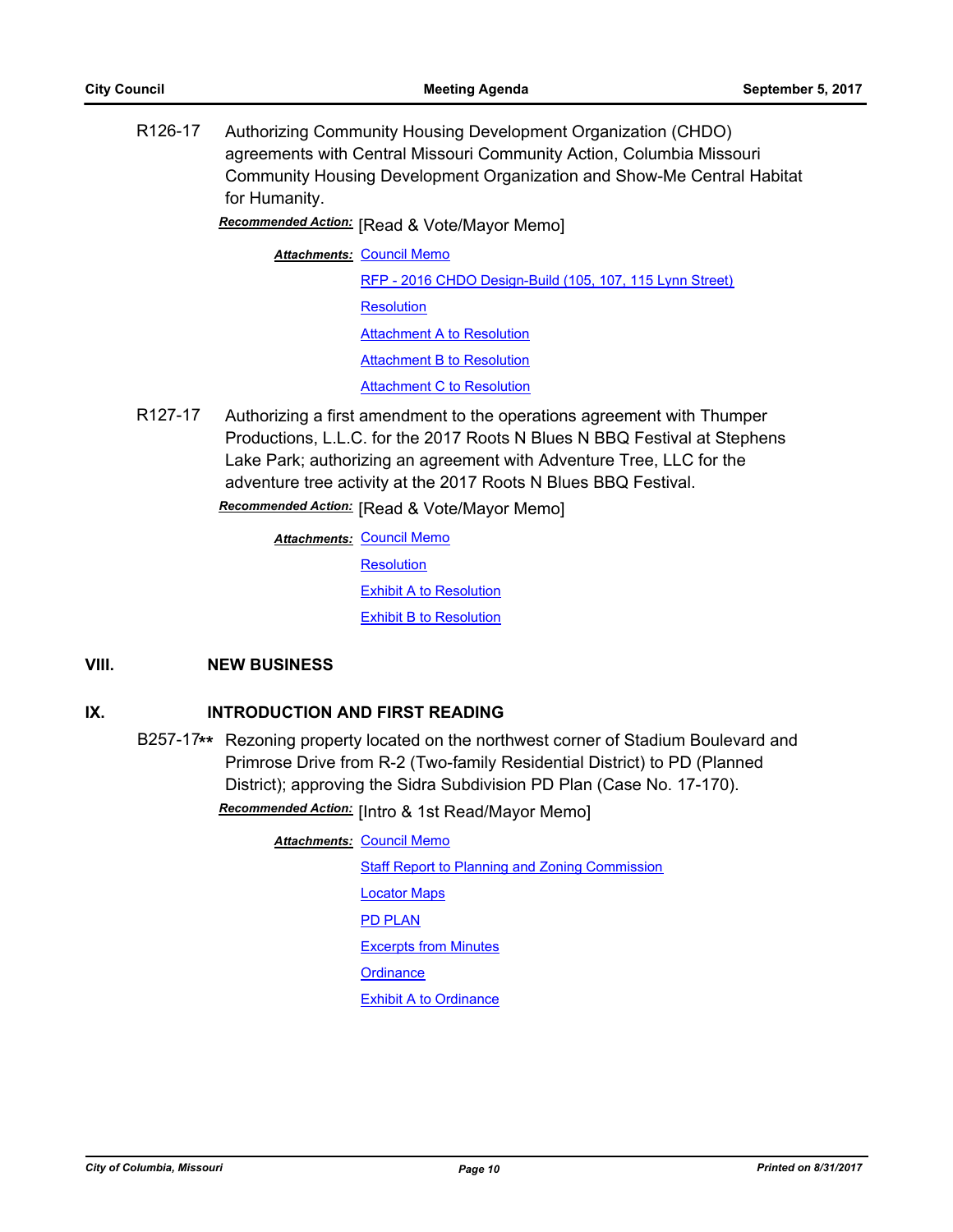B258-17**\*\*** Approving the Clary-Shy Agriculture Park - PD Plan located on the northwest corner of the intersection of Ash Street and Clinkscales Road; approving a statement of intent (Case No. 17-188).

**Recommended Action:** [Intro & 1st Read/Mayor Memo]

**Attachments: [Council Memo](http://gocolumbiamo.legistar.com/gateway.aspx?M=F&ID=2825f960-f605-4ecf-b52a-e6ea6ac39f63.docx)** 

[Staff Report to Planning and Zoning Commission](http://gocolumbiamo.legistar.com/gateway.aspx?M=F&ID=9a6096b5-a56f-4650-8f1d-11833ae7369c.pdf) [Locator Maps](http://gocolumbiamo.legistar.com/gateway.aspx?M=F&ID=4a2f7bdc-c560-4ed7-966e-ad4019d05e50.pdf) [PD Plan](http://gocolumbiamo.legistar.com/gateway.aspx?M=F&ID=ecdaf788-6592-474f-8b32-68b79b290f8d.pdf) [Attachment to PZC Report - Previously approved Farmers Market PD Plan](http://gocolumbiamo.legistar.com/gateway.aspx?M=F&ID=9e27f3fe-cb16-4cdd-a1b5-49d39e9b1b07.pdf) [Excerpts from Minutes](http://gocolumbiamo.legistar.com/gateway.aspx?M=F&ID=a5f60bed-d23e-43c7-a81c-5ecee28c2c9f.docx) [Public Correspondence](http://gocolumbiamo.legistar.com/gateway.aspx?M=F&ID=c5aa60fd-156a-4b86-b9be-ed1fd7c6306b.pdf) **[Ordinance](http://gocolumbiamo.legistar.com/gateway.aspx?M=F&ID=134cc68a-c9c4-424e-9adf-260217c9111c.doc)** [Exhibit A to Ordinance](http://gocolumbiamo.legistar.com/gateway.aspx?M=F&ID=86373d37-d512-490c-b01f-915d34b80b34.pdf)

B259-17**\*** Approving the Final Plat of Clary-Shy Agriculture Park, a Replat of Lots 1 & 2 of Columbia Recreation Center Plat, located on the northwest corner of the intersection of Ash Street and Clinkscales Road (Case No. 17-192). Recommended Action: [Intro & 1st Read/Mayor Memo]

> **Attachments: [Council Memo](http://gocolumbiamo.legistar.com/gateway.aspx?M=F&ID=a2053c80-1bec-488c-858a-20bfa45dd1e2.docx)** [Locator Maps](http://gocolumbiamo.legistar.com/gateway.aspx?M=F&ID=f89a8e9f-9507-484f-a168-d59242881acf.pdf) [Final Plat](http://gocolumbiamo.legistar.com/gateway.aspx?M=F&ID=3fd8a3ae-d9e1-412c-8478-fe6443dc0011.pdf) [Previously Approved-Columbia Recreation Center Plat](http://gocolumbiamo.legistar.com/gateway.aspx?M=F&ID=7abe0c6e-51be-4e7d-b95d-38903b1859b9.pdf) **[Ordinance](http://gocolumbiamo.legistar.com/gateway.aspx?M=F&ID=36770742-3ef5-4f08-8951-78747d4c012d.doc)**

B260-17**\*** Approving the Final Plat of Northern Heights Subdivision Plat 2, a Replat of Lot 7 of Northern Heights Addition No. 1, located on the southeast side of Flora Drive (2906 and 2908 Flora Drive); granting a waiver and a design modification relating to the construction of a sidewalk along a portion of Flora Drive; granting a design modification relating to street right-of-way width (Case No. 17-178).

**Recommended Action:** [Intro & 1st Read/Mayor Memo]

**Attachments: [Council Memo](http://gocolumbiamo.legistar.com/gateway.aspx?M=F&ID=fc6ee3f8-0240-408c-ba5c-ecfd5746719e.docx) [Staff Report to the Planning and Zoning Commission](http://gocolumbiamo.legistar.com/gateway.aspx?M=F&ID=265d946a-6332-4a24-9d2c-77cf141e639c.docx)** [Locator Maps](http://gocolumbiamo.legistar.com/gateway.aspx?M=F&ID=2597db9f-5c7c-41c7-a81d-64f84e36584c.pdf) [Final Plat](http://gocolumbiamo.legistar.com/gateway.aspx?M=F&ID=54051021-affe-4cfd-a2d5-5d2c1785bf6b.pdf) [Excerpts from Minutes](http://gocolumbiamo.legistar.com/gateway.aspx?M=F&ID=34572f88-0015-41b2-834f-28064cb75235.docx) **[Ordinance](http://gocolumbiamo.legistar.com/gateway.aspx?M=F&ID=04ab1570-e086-44b5-9211-0a6de3c20345.doc)**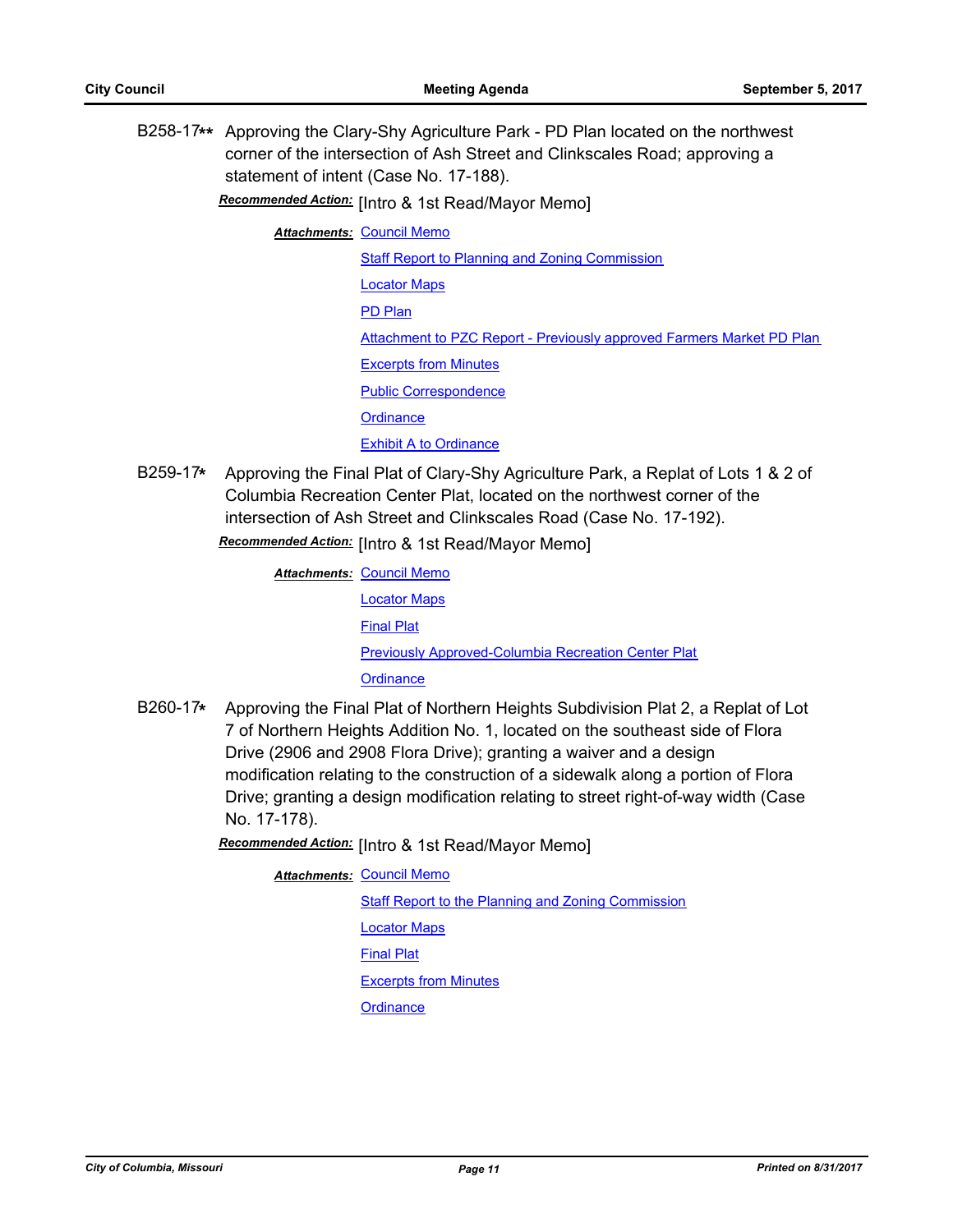B261-17**\*** Approving the Final Plat of Columbia College North Subdivision located on the west side of Range Line Street and on the north side of Wilkes Boulevard; granting a design modification relating to street right-of-way width (Case No. 17-183).

Recommended Action: [Intro & 1st Read/Mayor Memo]

**Attachments: [Council Memo](http://gocolumbiamo.legistar.com/gateway.aspx?M=F&ID=6c7acca9-1284-4307-b785-222c747274dd.docx)** 

**[Staff Report to the Planning and Zoning Commission](http://gocolumbiamo.legistar.com/gateway.aspx?M=F&ID=c0d70358-2741-4e42-961d-51c0b4c7fe47.docx)** [Locator Maps](http://gocolumbiamo.legistar.com/gateway.aspx?M=F&ID=5f396143-4bff-4eaf-8de8-ba6d4b23aff0.pdf) [Final Plat](http://gocolumbiamo.legistar.com/gateway.aspx?M=F&ID=03d328ce-419d-4480-aa69-e75492bf4931.pdf) [Excerpts from Minutes](http://gocolumbiamo.legistar.com/gateway.aspx?M=F&ID=9ce8fa8f-22a2-4353-b56c-26e0ed1dc23e.docx) **[Ordinance](http://gocolumbiamo.legistar.com/gateway.aspx?M=F&ID=ba7c587b-859b-4936-b37d-aead787dcd35.doc)** 

B262-17**\*** Approving the Final Plat of Campus Lutheran, a Replat of Lots 1-7 and an Alley of Amended Plat of J.H. Guitar's Subdivision, located on the northeast corner of the intersection of College Avenue and Anthony Street (304 S. College Avenue); authorizing a performance contract; granting a design modification relating to street right-of-way width (Case No. 17-187).

**Recommended Action:** [Intro & 1st Read/Mayor Memo]

<u>Attachments: [Council Memo](http://gocolumbiamo.legistar.com/gateway.aspx?M=F&ID=2cb1ba01-026d-46fe-9227-2dc81edfc3ea.docx)</u>

- [Staff Report to Planning and Zoning Commission](http://gocolumbiamo.legistar.com/gateway.aspx?M=F&ID=c818f3ad-4522-463e-8020-c92a30a47322.pdf) [Locator Maps](http://gocolumbiamo.legistar.com/gateway.aspx?M=F&ID=4fc7d2ba-89c4-459b-b293-3f60ea08b270.pdf) [Final Plat](http://gocolumbiamo.legistar.com/gateway.aspx?M=F&ID=b5efd067-b2b8-4f26-8fae-370975f945a0.pdf) [Attachment to PZC Report-Design Adjustment Narrative](http://gocolumbiamo.legistar.com/gateway.aspx?M=F&ID=4f2ed93f-a172-4280-bd11-699f8e48b76a.pdf) [Attachment to PZC Report-Amended Plat of JH Guitars Subdivision](http://gocolumbiamo.legistar.com/gateway.aspx?M=F&ID=62d719f2-de24-41e7-8c49-5779549f5282.pdf) [Excerpts from Minutes](http://gocolumbiamo.legistar.com/gateway.aspx?M=F&ID=fee2e5aa-f8ca-4a45-a083-cf451f401d79.docx) **[Ordinance](http://gocolumbiamo.legistar.com/gateway.aspx?M=F&ID=ba537010-f1af-4613-bec7-da5fc94b672b.doc)** [Exhibit A to Ordinance](http://gocolumbiamo.legistar.com/gateway.aspx?M=F&ID=79a88b7e-4427-49b5-9c38-e690f91df626.pdf)
- B263-17**\*** Approving the Final Plat of Breaktime Vandiver Route B, a Replat of Tract 1 of Mid-Missouri Industrial Park & A Tract of Land Located in the NW ¼ of Section 5, Township 48 North, Range 12 West, located on the northeast corner of Vandiver Drive and Route B (Paris Road); authorizing a performance contract (Case No. 17-193).

Recommended Action: [Intro & 1st Read/Mayor Memo]

**Attachments: [Council Memo](http://gocolumbiamo.legistar.com/gateway.aspx?M=F&ID=1fe4d611-7afb-42a4-90fd-93205fdad4bd.docx)** [Locator Maps](http://gocolumbiamo.legistar.com/gateway.aspx?M=F&ID=d40fb5ef-a678-4490-8c98-14ade4aea10f.pdf) [Final Plat](http://gocolumbiamo.legistar.com/gateway.aspx?M=F&ID=32b5b767-6283-41aa-8dc8-9bfea460e1e8.pdf) **[Ordinance](http://gocolumbiamo.legistar.com/gateway.aspx?M=F&ID=8bb5c89e-2ad0-4b11-8875-b0c9569b5b54.doc)** [Exhibit A to Ordinance](http://gocolumbiamo.legistar.com/gateway.aspx?M=F&ID=508f05f4-3438-458c-9747-8f169e32f140.pdf)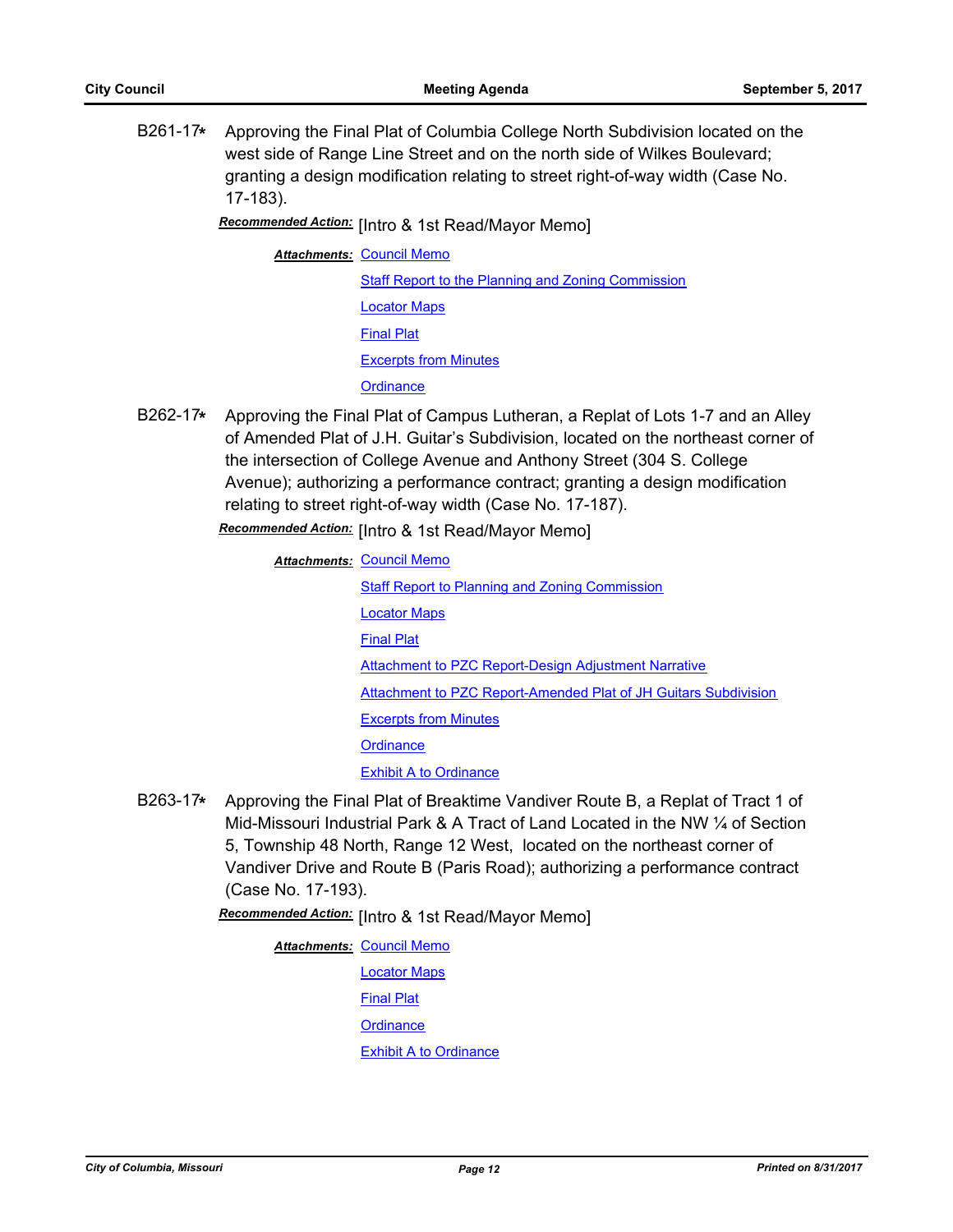B264-17**\*** Approving the Final Plat of Copperstone Plat 7A, a Replat of Lots 102A and 217A of Copperstone Plat 7, located northwest of the Silver Valley Drive and Copperstone Creek Drive intersection (Case No. 17-195).

**Recommended Action:** [Intro & 1st Read/Mayor Memo]

**Attachments: [Council Memo](http://gocolumbiamo.legistar.com/gateway.aspx?M=F&ID=26517a39-19fd-4e69-9e94-3274ee166026.docx)** 

[Staff Report to the Planning and Zoning Commission](http://gocolumbiamo.legistar.com/gateway.aspx?M=F&ID=1208b589-d1b4-439c-bf6f-2041111d28d9.docx) [Locator Maps](http://gocolumbiamo.legistar.com/gateway.aspx?M=F&ID=fcba9b42-04cb-4745-9bec-98170292a1eb.pdf) [Final Plat](http://gocolumbiamo.legistar.com/gateway.aspx?M=F&ID=1793d626-5066-4f02-918a-72a4a13443f7.pdf) [Excerpts from Minutes](http://gocolumbiamo.legistar.com/gateway.aspx?M=F&ID=b05aac6d-ee5f-4dc5-afec-23725fc87275.docx) **[Ordinance](http://gocolumbiamo.legistar.com/gateway.aspx?M=F&ID=000edf8e-d883-4948-a0f6-9bd3940352e3.doc)** 

B265-17**\*** Authorizing a license agreement with the Missouri Highways and Transportation Commission relating to the construction of a sidewalk and trail connection as part of the Clark Lane West Sidewalk and Hinkson Creek Trail Connection Project.

**Recommended Action:** [Intro & 1st Read/Mayor Memo]

<u>Attachments: [Council Memo](http://gocolumbiamo.legistar.com/gateway.aspx?M=F&ID=eea11e41-3801-4c8e-b155-6991012a31f2.docx)</u>

[Location Map](http://gocolumbiamo.legistar.com/gateway.aspx?M=F&ID=ff6d95da-4a84-4f79-81a9-cc8dd5d440a5.pdf)

**[Ordinance](http://gocolumbiamo.legistar.com/gateway.aspx?M=F&ID=ccd8c255-505f-471e-af74-cb36385ccab8.doc)** 

**[Attachment A to Ordinance](http://gocolumbiamo.legistar.com/gateway.aspx?M=F&ID=165cf445-1da0-42ad-8446-64a8d0719ce7.pdf)** 

B266-17**\*** Appropriating funds to finalize and close out the Avenue of the Columns streetscape project.

**Recommended Action:** [Intro & 1st Read/Mayor Memo]

**Attachments: [Council Memo](http://gocolumbiamo.legistar.com/gateway.aspx?M=F&ID=0d378958-0c15-48f1-b51c-635e42ef9eed.docx)** 

**[Ordinance](http://gocolumbiamo.legistar.com/gateway.aspx?M=F&ID=5658ce45-b7f0-47ee-9453-4e511bbe39d8.doc)** 

B267-17 Authorizing an agreement for professional engineering services with Burns & McDonnell for an evaluation and feasibility study for construction of the Option "E" 161 kV transmission line to the Perche Creek substation.

Recommended Action: [Intro & 1st Read/Mayor Memo]

**Attachments: [Council Memo](http://gocolumbiamo.legistar.com/gateway.aspx?M=F&ID=e28cad7c-b865-4abd-9207-b8685353162e.docx)** 

**[Ordinance](http://gocolumbiamo.legistar.com/gateway.aspx?M=F&ID=2eb93f07-07be-43ac-be42-6fe6d4475cf2.doc)** 

#### [Exhibit A to Ordinance](http://gocolumbiamo.legistar.com/gateway.aspx?M=F&ID=d7075ba4-3780-4396-aa06-3d242b8aca9f.pdf)

B268-17 Authorizing an agreement for professional engineering services with Quanta Technology, LLC for a reliability study of the City's electric distribution system. **Recommended Action:** [Intro & 1st Read/Mayor Memo]

**Attachments: [Council Memo](http://gocolumbiamo.legistar.com/gateway.aspx?M=F&ID=016476e9-640f-49ea-b651-bc66cbf77fda.docx)** 

**[Ordinance](http://gocolumbiamo.legistar.com/gateway.aspx?M=F&ID=97252539-2df9-4ff8-b61d-b85b7ba219ec.doc)** 

**[Exhibit A to Ordinance](http://gocolumbiamo.legistar.com/gateway.aspx?M=F&ID=ec9a698f-ebd5-4cef-ad4e-6237ea9f2862.pdf)**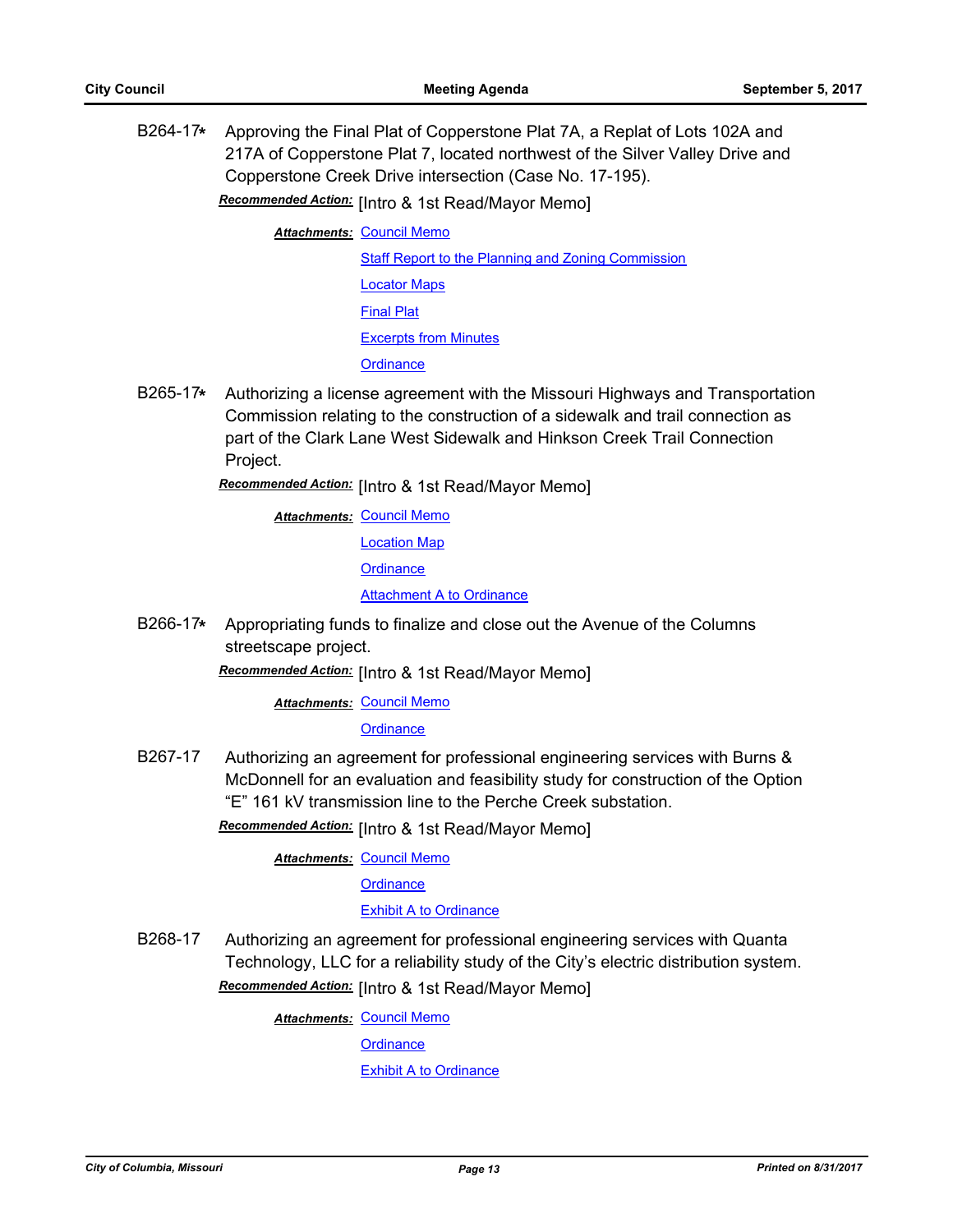B269-17**\*** Appropriating Demonstration of Energy & Efficiency Developments (DEED) scholarship funds to be received from the American Public Power Association for assistance in the planning and development of the 2018 Advancing Renewable Energy in the Midwest conference.

Recommended Action: [Intro & 1st Read/Mayor Memo]

#### **Attachments: [Council Memo](http://gocolumbiamo.legistar.com/gateway.aspx?M=F&ID=3fc441e0-3ba9-4213-9fbd-753c7cffea45.docx)**

#### **[Ordinance](http://gocolumbiamo.legistar.com/gateway.aspx?M=F&ID=723f80f5-d8fd-402b-ab95-69de127f24fc.doc)**

B270-17**\*** Authorizing a program services contract with the Missouri Department of Health and Human Services for the Show Me Healthy Women program.

**Recommended Action:** [Intro & 1st Read/Mayor Memo]

**Attachments: [Council Memo](http://gocolumbiamo.legistar.com/gateway.aspx?M=F&ID=527bb2a1-0eb6-4c54-b689-1b4b9d7093a4.docx)** 

**[Ordinance](http://gocolumbiamo.legistar.com/gateway.aspx?M=F&ID=f0020f31-2bf1-472e-9e22-6d31945a6ece.doc)** 

# [Exhibit A to Ordinance](http://gocolumbiamo.legistar.com/gateway.aspx?M=F&ID=c8664c28-c269-4563-babe-34853063c304.pdf)

B271-17**\*** Authorizing an intergovernmental agreement with the County of Boone, Missouri relating to the Edward Byrne Memorial Justice Assistance Grant (JAG) Program and the allocation of FY 2017 funding. **Recommended Action:** [Intro & 1st Read/Mayor Memo]

**Attachments: [Council Memo](http://gocolumbiamo.legistar.com/gateway.aspx?M=F&ID=9387588e-8ec4-4bcf-9802-ee65768a0823.docx)** 

**[Ordinance](http://gocolumbiamo.legistar.com/gateway.aspx?M=F&ID=a8dfccdd-5339-4128-91d6-fbedbb504b58.doc)** 

[Exhibit A to Ordinance](http://gocolumbiamo.legistar.com/gateway.aspx?M=F&ID=ce4ae1e4-fa16-4b4f-9472-92d8e478f361.pdf)

B272-17**\*** Appropriating tax increment financing (TIF) application fees received from Broadway Lodging Two, LLC.

Recommended Action: [Intro & 1st Read/Mayor Memo]

**Attachments: [Council Memo](http://gocolumbiamo.legistar.com/gateway.aspx?M=F&ID=3fdd0b58-8aab-4ab2-87cf-f6f137a3ec20.docx)** 

**[Ordinance](http://gocolumbiamo.legistar.com/gateway.aspx?M=F&ID=2fa8dfa3-b8f4-4a16-93a9-5a46b7fff329.doc)** 

B273-17 Appropriating FY 2016 General Fund savings to General Fund departments as part of the Incentive Based Budgeting Initiative.

Recommended Action: [Intro & 1st Read/Mayor Memo]

<u>Attachments: [Council Memo](http://gocolumbiamo.legistar.com/gateway.aspx?M=F&ID=37848713-3903-47dd-9614-ab53a47a3d56.docx)</u>

**[Ordinance](http://gocolumbiamo.legistar.com/gateway.aspx?M=F&ID=f344249b-63d5-45cb-9661-0dc43192fe48.doc)** 

B274-17 Appropriating FY 2016 General Fund savings for projects identified by the City Council as part of the Incentive Based Budgeting Initiative.

**Recommended Action:** [Intro & 1st Read/Mayor Memo]

**Attachments: [Council Memo](http://gocolumbiamo.legistar.com/gateway.aspx?M=F&ID=0a2400d3-7068-42bb-8be0-3dc1d7a05559.docx)**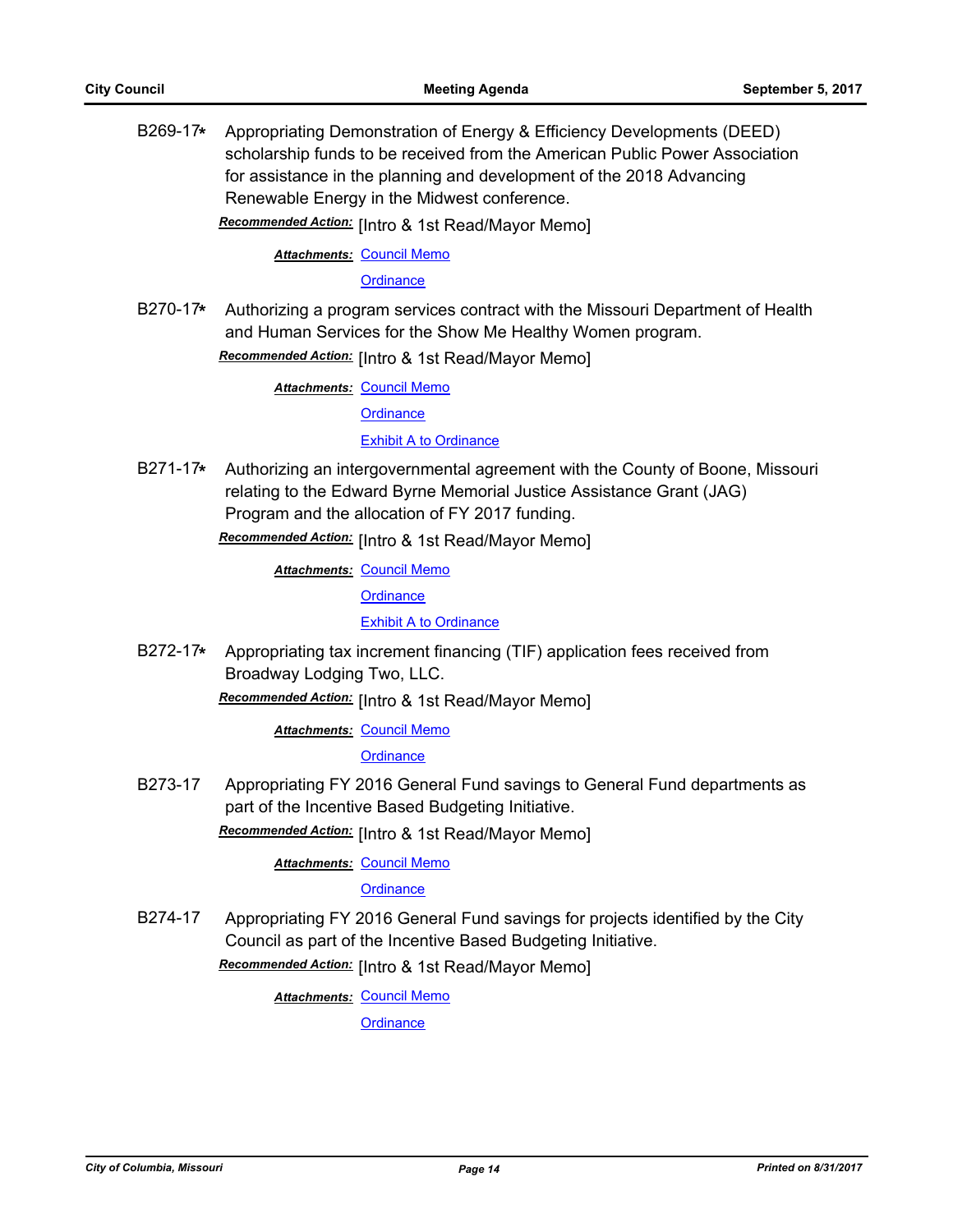B275-17 Amending Chapter 19 of the City Code as it relates to personnel policies, procedures, rules and regulations.

**Recommended Action:** [Intro & 1st Read/Mayor Memo]

**Attachments: [Council Memo](http://gocolumbiamo.legistar.com/gateway.aspx?M=F&ID=1855d1fc-9ec3-4e99-8fad-503b72bc568d.docx)** 

**[Ordinance](http://gocolumbiamo.legistar.com/gateway.aspx?M=F&ID=a7bf37f7-ea6f-4790-a91c-d8a6bf75c7aa.doc)** 

B276-17 Adopting the FY 2018 Classification and Pay Plan; providing for FY 2018 salary adjustments relating to the Classification and Pay Plan. **Recommended Action:** [Intro & 1st Read/Mayor Memo]

**Attachments: [Council Memo](http://gocolumbiamo.legistar.com/gateway.aspx?M=F&ID=a516605b-8286-4db6-8258-8bbc6b4af97c.docx)** 

[FY 2018 Pay Grade and Salary Schedule](http://gocolumbiamo.legistar.com/gateway.aspx?M=F&ID=1d109f91-8c0e-496e-949b-4b89d13609ce.pdf) [FY 2018 Classification and Pay Plan Changes \(eff. 9-24-17\)](http://gocolumbiamo.legistar.com/gateway.aspx?M=F&ID=7eb6c2da-4039-43f2-8908-02cbac6dd10a.doc) **[Ordinance](http://gocolumbiamo.legistar.com/gateway.aspx?M=F&ID=2d62a554-1d25-4a2c-b7c0-a277bfd4894b.doc)** [Exhibit A to Ordinance](http://gocolumbiamo.legistar.com/gateway.aspx?M=F&ID=268f6060-e67e-4b8a-a135-d8c162c1ddca.pdf)

B277-17 Establishing plan year 2018 active employee medical premium rates and retiree non-Medicare medical rates for the City of Columbia; providing for payroll withholdings.

Recommended Action: [Intro & 1st Read/Mayor Memo]

**Attachments: [Council Memo](http://gocolumbiamo.legistar.com/gateway.aspx?M=F&ID=acc302e0-f0ca-408e-b806-3ff15ceb0ce2.docx) [Ordinance](http://gocolumbiamo.legistar.com/gateway.aspx?M=F&ID=d517914b-bca6-49e0-bf68-b42fab3a909f.doc)** [Exhibit A to Ordinance](http://gocolumbiamo.legistar.com/gateway.aspx?M=F&ID=5a02ea1b-be14-4bf1-bc00-7265e00d90a4.pdf) [Exhibit B to Ordinance](http://gocolumbiamo.legistar.com/gateway.aspx?M=F&ID=68231152-312a-45f7-9902-148ed032f006.pdf)

B278-17 Authorizing a collective bargaining agreement with Laborers' International Union of North America, Local 773.

Recommended Action: [Intro & 1st Read/Mayor Memo]

**Attachments: [Council Memo](http://gocolumbiamo.legistar.com/gateway.aspx?M=F&ID=2bf906b5-1aaf-4b95-b1e2-2e316774309e.docx)** 

**[Ordinance](http://gocolumbiamo.legistar.com/gateway.aspx?M=F&ID=2251d6d8-2d3d-4cd1-82da-dd9728fe8068.doc)** 

[Exhibit A to Ordinance](http://gocolumbiamo.legistar.com/gateway.aspx?M=F&ID=c341bfc6-f0ff-415d-b478-ee3222e5bf22.pdf)

B279-17 Authorizing a collective bargaining agreement with Columbia Police Officers Association, Fraternal Order of Police Lodge #26.

Recommended Action: [Intro & 1st Read/Mayor Memo]

**Attachments: [Council Memo](http://gocolumbiamo.legistar.com/gateway.aspx?M=F&ID=cdf4b85c-f73c-4129-af09-1457fc1947d3.docx)** 

**[Ordinance](http://gocolumbiamo.legistar.com/gateway.aspx?M=F&ID=ff26a894-12ff-4a2d-a963-7a792966a6d2.doc)** 

[Exhibit A to Ordinance](http://gocolumbiamo.legistar.com/gateway.aspx?M=F&ID=1306c27e-84aa-425f-ad7a-e0b03eb07c20.pdf)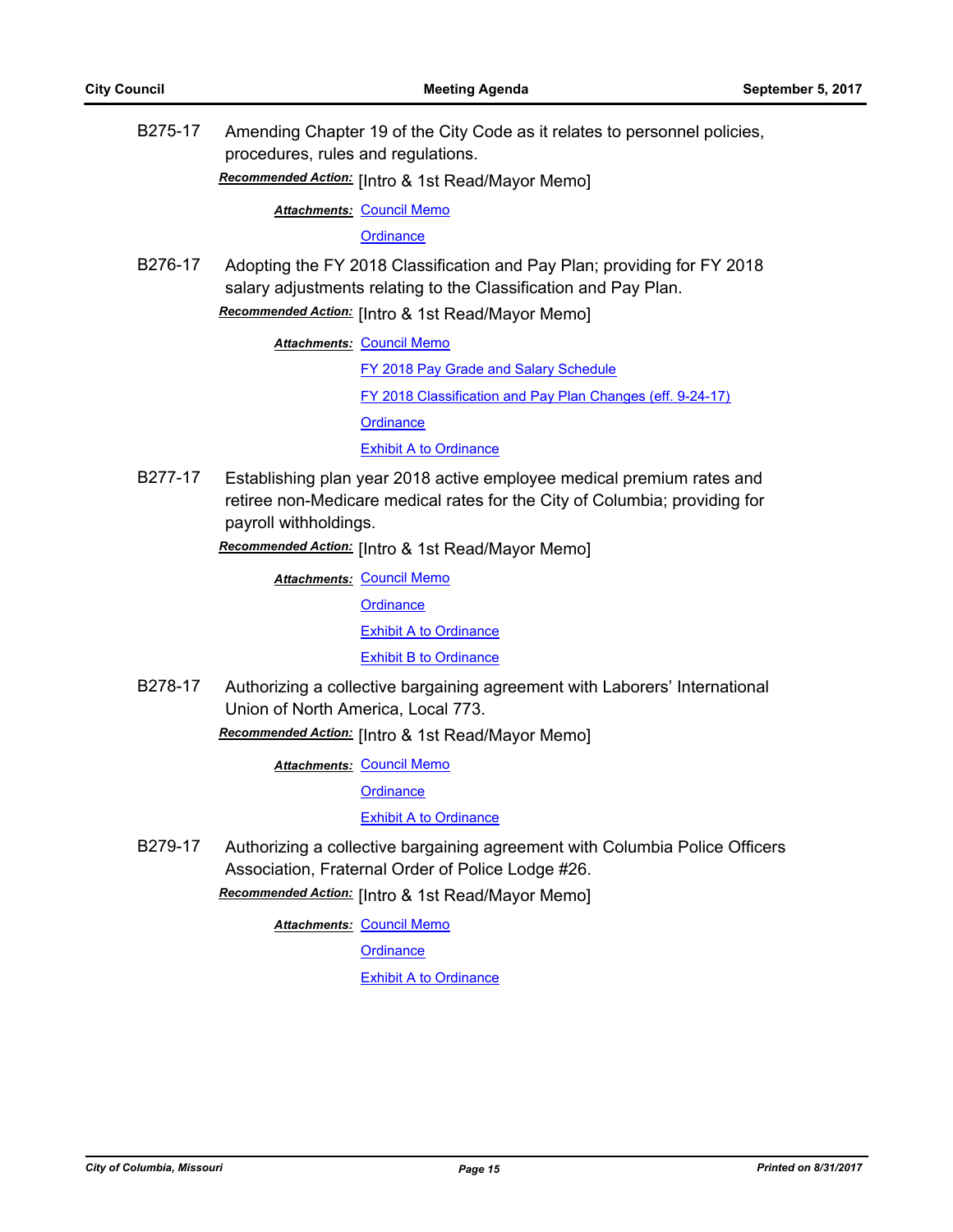B280-17 Authorizing a collective bargaining agreement with Columbia Professional Firefighters I.A.F.F. Local 1055.

Recommended Action: [Intro & 1st Read/Mayor Memo]

**Attachments: [Council Memo](http://gocolumbiamo.legistar.com/gateway.aspx?M=F&ID=db928b6b-1596-4cc3-81a6-9a0b096269fc.docx)** 

**[Ordinance](http://gocolumbiamo.legistar.com/gateway.aspx?M=F&ID=503a12c9-d38f-4839-946b-337b4a18a388.doc)** 

[Exhibit A to Ordinance](http://gocolumbiamo.legistar.com/gateway.aspx?M=F&ID=661dd84b-fa4b-45a9-a1ff-1b6940fbe650.pdf)

B281-17**\*** Appropriating funds for payment of legal fees associated with litigation relating to the CoMo Connect branding of the transit system.

Recommended Action: [Intro & 1st Read/Mayor Memo]

**Attachments: [Council Memo](http://gocolumbiamo.legistar.com/gateway.aspx?M=F&ID=f3fa532f-668c-4d55-af89-246972027741.docx)** 

**[Ordinance](http://gocolumbiamo.legistar.com/gateway.aspx?M=F&ID=21f30df0-5973-4484-a7bb-ba40e0471024.doc)** 

**\*Non-zoning related introductory item that may be included on a future agenda as a consent item. Any such item can be removed from the consent agenda and placed under old business or new business at the request of a council member or any other interested person. The request must be made at the beginning of the council meeting at which the council bill or resolution is scheduled to be acted upon.** 

**\*\*Zoning related introductory item that may be included on a future agenda as a consent item. Any such item can be removed from the consent agenda and placed under old business at the request of a council member or any other interested person. The request must be made to the city clerk before noon on the Wednesday before the council meeting at which the council bill is scheduled to be considered for passage.**

**Non-asterisk items are expected to be included in a future agenda as a public hearing or an old business item.**

# **X. REPORTS**

REP72-17 Correspondence from the Downtown Columbia Leadership Council regarding a permanent Parking and Transportation Management Commission. **Recommended Action:** [Memo]

#### **Attachments: [Letter from Commission](http://gocolumbiamo.legistar.com/gateway.aspx?M=F&ID=34a0c403-fce8-4290-8551-bfc2b1201c35.pdf)**

REP73-17 Correspondence from the Downtown Columbia Leadership Council regarding delivery trucks downtown.

**Recommended Action:** [Memo]

**Attachments: [Letter from Commission](http://gocolumbiamo.legistar.com/gateway.aspx?M=F&ID=95dc5ebf-c71d-4227-a1b1-163cf7ebc400.pdf)** 

REP74-17 Proposed resolution on clean energy, clean water, and human rights.

**Recommended Action:** [Memo]

<u>Attachments: [Council Memo](http://gocolumbiamo.legistar.com/gateway.aspx?M=F&ID=7d43366d-1959-4c4f-a2d4-a096f91ca66b.docx)</u>

[Draft Proposed Resolution](http://gocolumbiamo.legistar.com/gateway.aspx?M=F&ID=f3e65a67-f118-48dd-adfd-6bc201467136.docx)